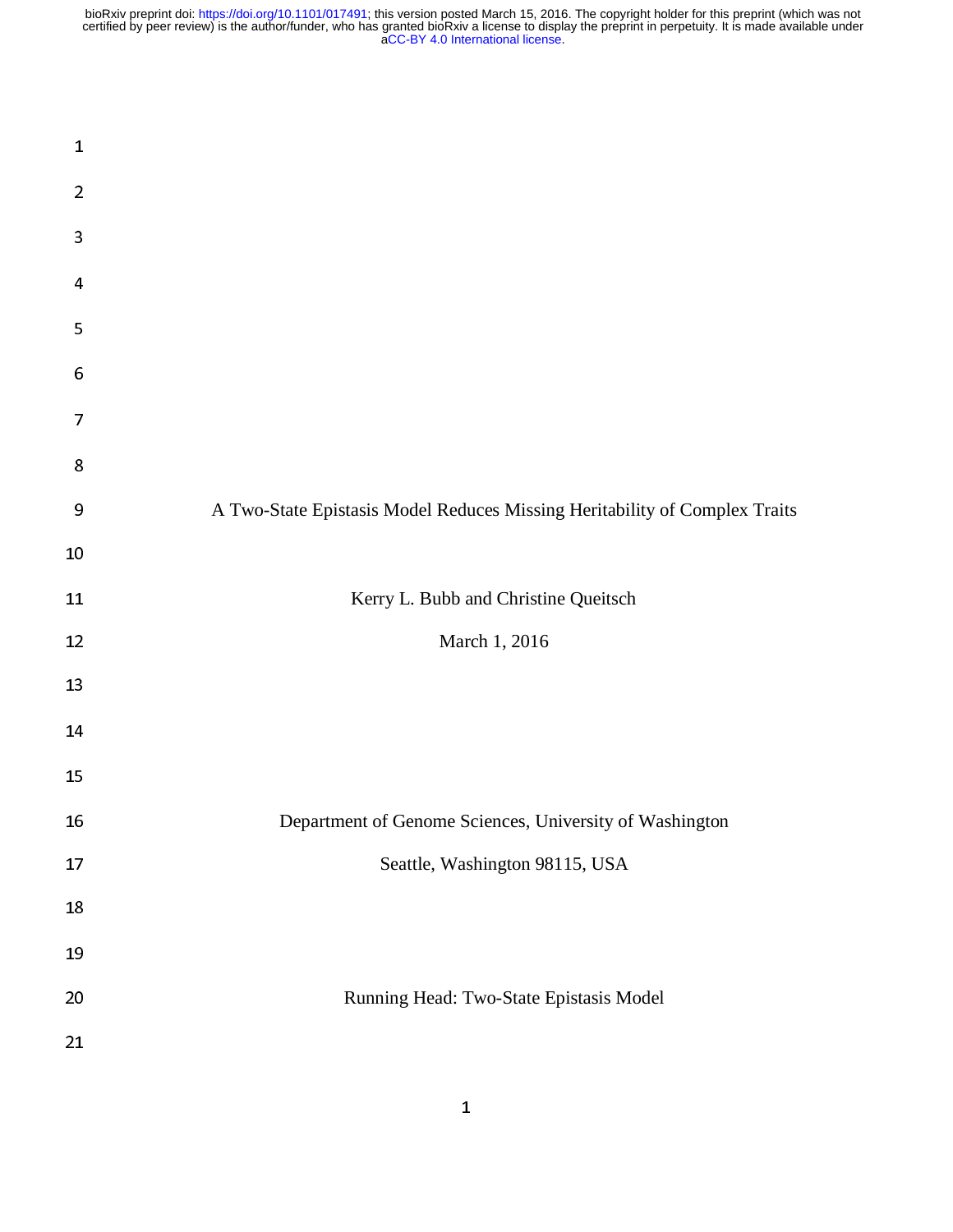| 22     | Key Words: GWAS, Robustness, Epistasis, Heritability |
|--------|------------------------------------------------------|
| 23     |                                                      |
| 24     | <b>Corresponding Authors:</b>                        |
| 25     | Kerry L. Bubb                                        |
| 26     | <b>Christine Queitsch</b>                            |
| 27     |                                                      |
| 28     | Department of Genome Sciences                        |
| 29     | University of Washington                             |
| $30\,$ | Box 355065                                           |
| 31     | Seattle, WA 98195                                    |
| 32     | $(206)$ 685-8935 (ph.)                               |
| 33     | kbubb@u.washington.edu                               |
| 34     | queitsch@u.washington.edu                            |
| 35     |                                                      |
| 36     |                                                      |
| 37     |                                                      |
| 38     |                                                      |
| 39     |                                                      |
| 40     |                                                      |
| 41     |                                                      |
| 42     |                                                      |
| 43     |                                                      |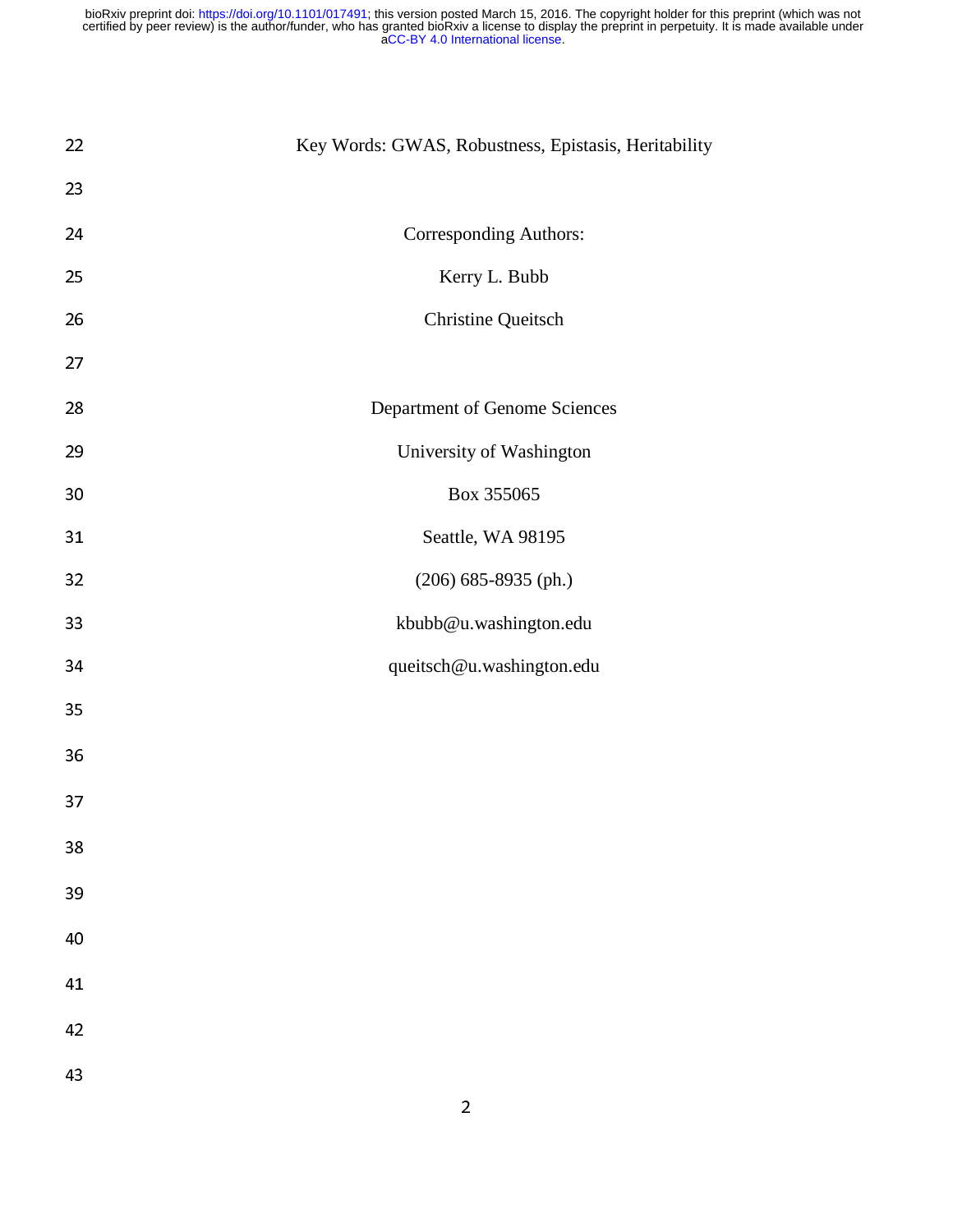## 44 ABSTRACT

45 Despite decade-long efforts, the genetic underpinnings of many complex traits and 46 diseases remain largely elusive. It is increasingly recognized that a purely additive 47 model, upon which most genome-wide association studies (GWAS) rely, is 48 insufficient. Although thousands of significant trait-associated loci have been 49 identified, purely additive models leave much of the inferred genetic variance 50 unexplained. Several factors have been invoked to explain the 'missing heritability', 51 including epistasis. Accounting for all possible epistatic interactions is 52 computationally complex and requires very large samples. Here, we propose a simple 53 two-state epistasis model, in which individuals show either high or low variant 54 penetrance with respect to a certain trait. The use of this model increases the power to 55 detect additive trait-associated loci. We show that this model is consistent with current <sup>56</sup>GWAS results and improves fit with heritability observations based on twin studies. <sup>57</sup>We suggest that accounting for variant penetrance will significantly increase our 58 power to identify underlying additive loci.

61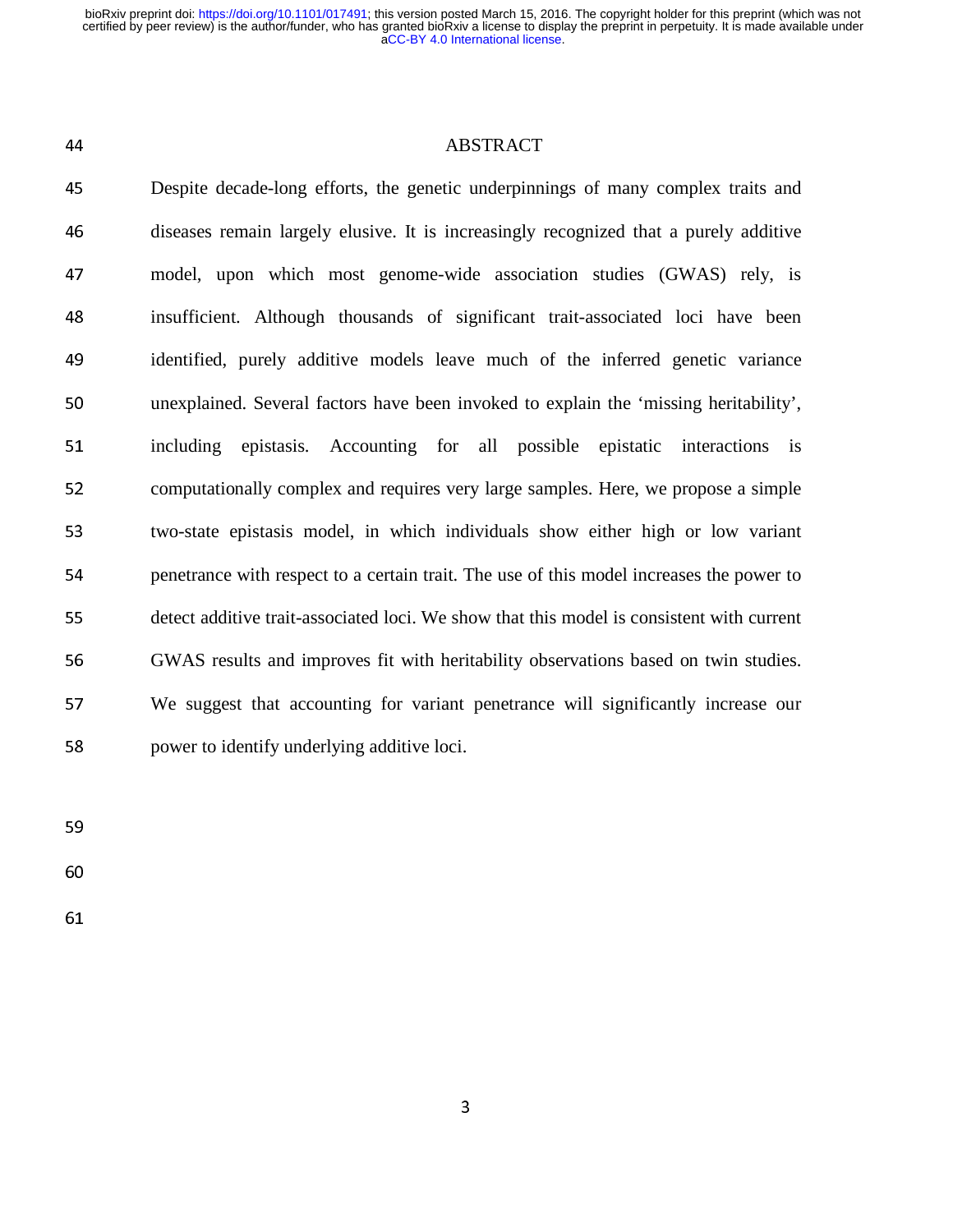#### 63 INTRODUCTION

<sup>64</sup>Like Mendelian traits, many complex traits, including autism, schizophrenia and cleft 65 lip/palate, are often present in one of two states -- affected or unaffected. Unlike Mendelian 66 traits, for which the underlying genetics is binary, myriad genetic and environmental factors <sup>67</sup>may determine complex trait status. Such complex traits that rely on thresholding of an 68 underlying, often hidden liability, are commonly called threshold characters  $[1-3]$ , or 69 threshold traits.

<sup>70</sup>GWAS is the most common approach to discover the multiple loci underlying 71 threshold traits, relying on the assumption that risk alleles are more frequent among affected 72 individuals than unaffected individuals. As currently implemented, GWAS also assume that 73 loci contribute independently and additively to a complex trait. How successful this 74 experimental design has been is a matter of debate. Since 2007, GWAS have identified 75 thousands of loci with significant trait or disease association and implicated previously <sup>76</sup>unconnected pathways in disease processes [4]. Examples of clear biological and clinical 77 relevance include the autophagy pathway in Crohn's disease [5–8] and the JAK-STAT 78 signaling pathway in rheumatoid arthritis [9,10], among others. However, most trait-79 associated loci individually explain very little of the inferred genetic variance. They are 80 therefore of limited use for predicting the disease risk of a given individual and for 81 understanding the mechanistic underpinnings of complex traits. It is widely acknowledged 82 that there is room for improvement  $[11,12]$ .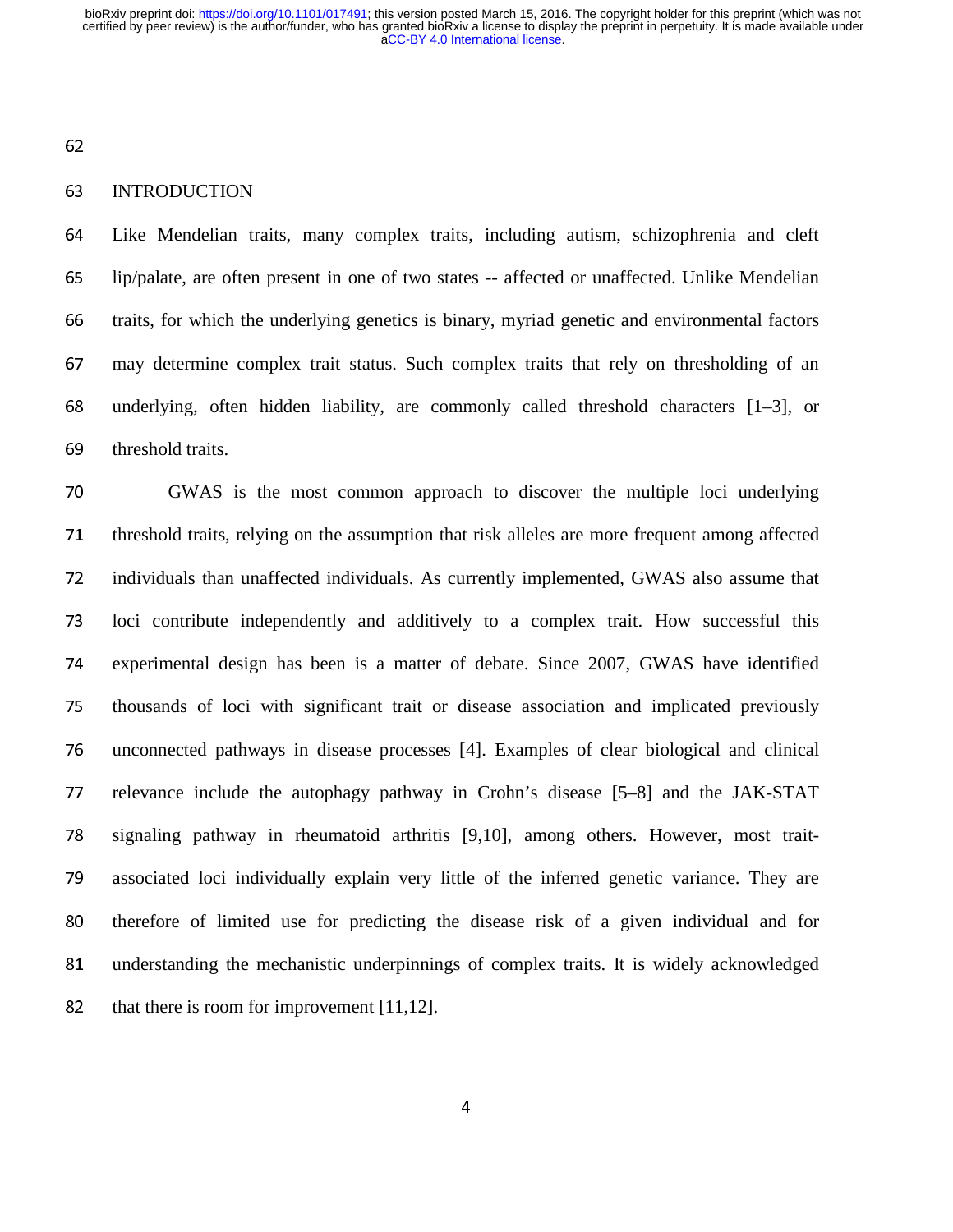83 Many hypotheses have emerged to explain the 'missing heritability' [13–15]. Some 84 complex diseases such as autism spectrum disorder represent likely insufficiently resolved 85 pools of phenotypically similar, but inherently rarer, disease traits with different genetic 86 underpinnings. If so, the observed odds ratios for significantly trait-associated SNP are low 87 because a common, trait-associated SNP is linked to a rare causative mutation that only 88 appears in a small subset of haplotypes [16]. Fine-grained phenotyping rather than relying on 89 discrete, binary diagnoses should help to explore this hypothesis [17]. Some have suggested 90 that the heritability of complex traits is overestimated [18,19]. Studies accounting for all SNPs 91 genome-wide simultaneously, as opposed to individually associating SNPs with traits, 92 indicate that this explanation is unlikely for many traits [20,21]. Others have invoked 93 currently inaccessible genetic or structural variants or rare risk alleles of moderate effect as 94 major factors in complex traits [13,14,22]. However, at least for autism, recent studies suggest 95 that common variants account for over 50% of the genetic risk [23,24].

<sup>96</sup>Finally, although additive genetics is certainly a major fodder for evolution and 97 selective breeding since epistatic interactions often present as additive [25,26], epistasis can 98 have large influence on complex traits [27]. An excellent example of the importance of 99 epistasis comes from plant breeding. As breeders increased seed yield, presumably via 100 additive genetic factors, seeds became far more numerous, larger, and heavier. The increasing 101 pressure on plant stalks required new mutations that enabled plants to remain erect under the 102 increased seed weight -- this epistatic interaction enabled the Green Revolution [28] that 103 vastly increased food security in many poor parts of the world [29].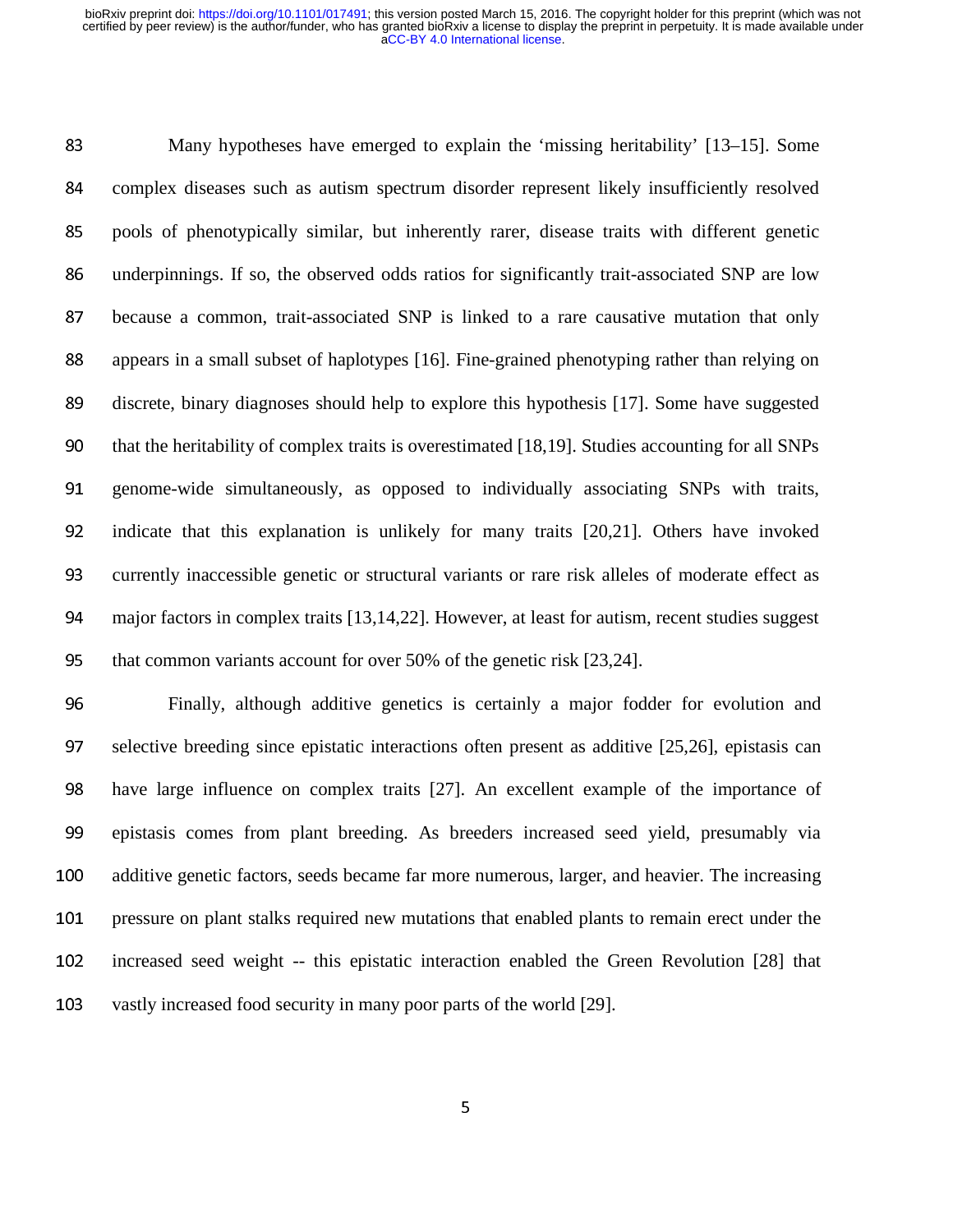104 In humans, twin concordance rates indicate that at least some of the genetic variation 105 influencing complex diseases is non-additive. Experimental evidence demonstrates that 106 epistasis, *i.e.* the phenotypically relevant, and often non-reciprocal interaction of non-allelic 107 genes, is pervasive in complex traits in various model organisms [30–32]. There is no reason 108 to assume that the genetic architecture of complex traits differs between humans and other 109 highly complex eukaryotes. Therefore, the inclusion of epistatic effects in statistical models 110 has been increasingly suggested and even attempted in some studies [27,33,34]. Although 111 models that allow for all gene  $\times$  gene (and gene  $\times$  gene  $\times$  gene, etc) interactions will be more 112 realistic, such a higher-order models require much larger datasets and faster algorithms <sup>113</sup>[33,35–39].

114 Studies in model organisms suggest that a simpler, two-state epistasis may apply to 115 complex traits and diseases [32,40]. In contrast to the familiar often small-effect, gene x gene 116 interactions, certain genetic and environmental factors can act as strong modifiers for many 117 other loci [30,41–46]. In addition, the activity of strong genetic modifiers can be modulated <sup>118</sup>by environmental stress [47]. Based on studies in plants, worms, and yeast, the number of 119 strong genetic modifiers is small, possibly  $\sim$ 10% of all genes [30,46,48].

120 Although the existence of differences in variant penetrance among individuals is not a 121 new concept, its effect on GWAS in humans has not been investigated. Here, we present a 122 simple two-state epistasis model, in which binary disease status of an individual depends on a 123 combination of additive alleles (as before) as well as their penetrance in a given individual. 124 Such a model might be called an  $A\times P$ , or Additive  $\times$  Penetrance model. A population 125 consisting of all individuals with increased penetrance of many different genetic variants will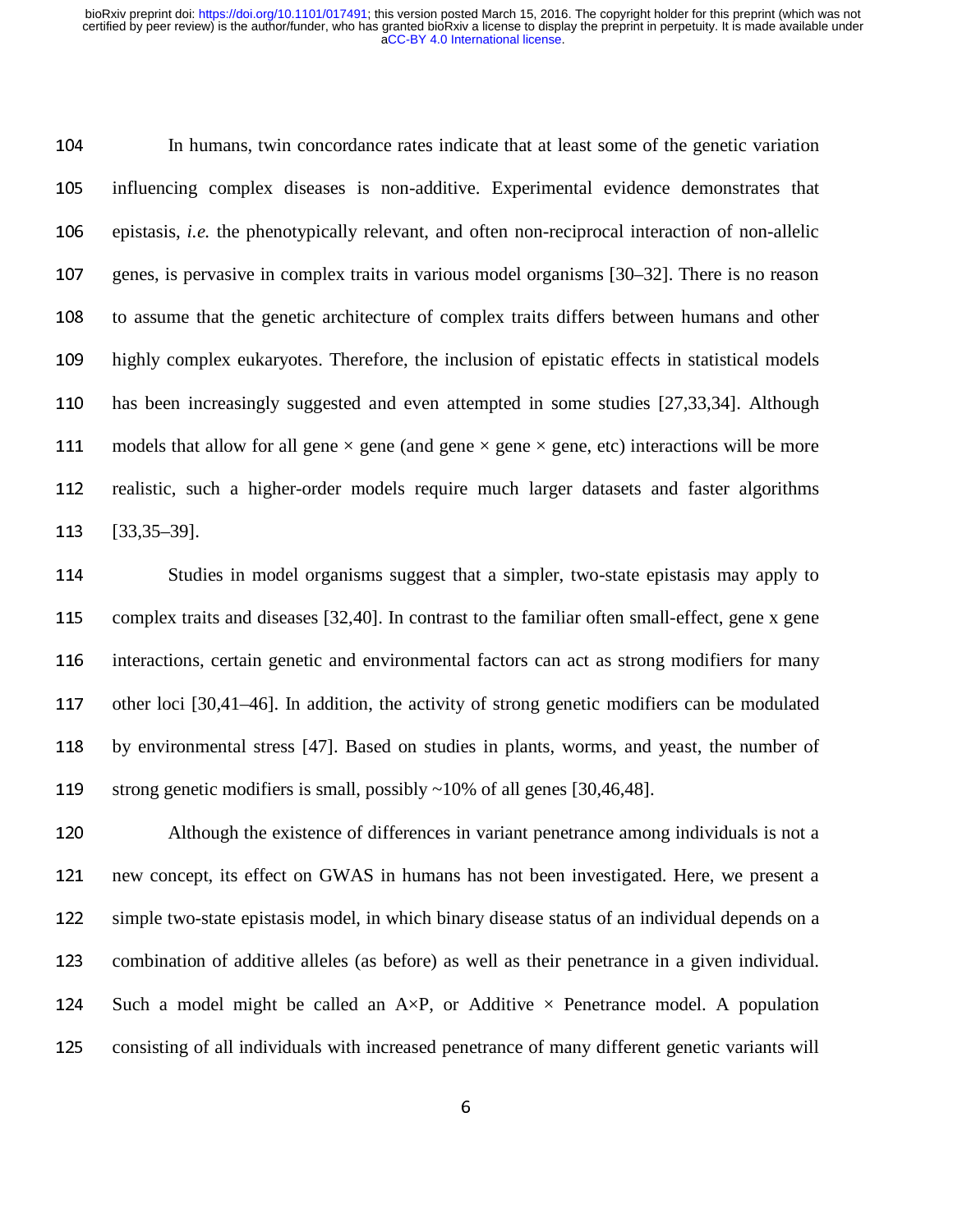126 have higher phenotypic variation, *i.e.* it will be less phenotypically robust, than an otherwise <sup>127</sup>equivalent population consisting of all robust individuals with low penetrance [31]. <sup>128</sup>Theoretical population genetics provides a strong argument for the potential benefits of 129 maintaining a population with a balance of robust and non-robust individuals [49–55]. As we 130 show, this model increases the power to detect additive trait-associated loci and improves fits 131 with heritability observations based on twin studies. Although it is perhaps unsurprising that 132 adding a parameter to a model improves its predictive power, that is precisely our point --133 only *one* parameter, not  $g^2$ ,  $g^3$ ,... interaction parameters (where *g* is the number of genes in the 134 genome), results in a marked improvement of fit.

<sup>135</sup>In the absence of robustness measures in humans, one may argue that such model is of 136 limited use to improve GWAS in humans. However, we argue that our model's success 137 should inform our approach to finding disease-causing loci and we discuss strategies how to 138 apply it to existing and future GWAS data.

- 
- 

# 140 RESULTS

<sup>141</sup>**Heritability estimates imply substantial non-additivity of genetic factors**  <sup>142</sup>**contributing to human disorders:** For a quantitative trait, the fraction of phenotypic variance 143 due to *additive* genetic factors (narrow-sense heritability, or  $h^2$ ) is straightforward to calculate: 144 it is a function of the slope of the line of regression between pairs of related individuals <sup>145</sup>(**Fig.1A**) [3,56]. The fraction of phenotypic variance due to *all* genetic factors (broad-sense 146 heritability, or  $H^2$ ) is less straightforward to calculate (see Supplement) [19,36].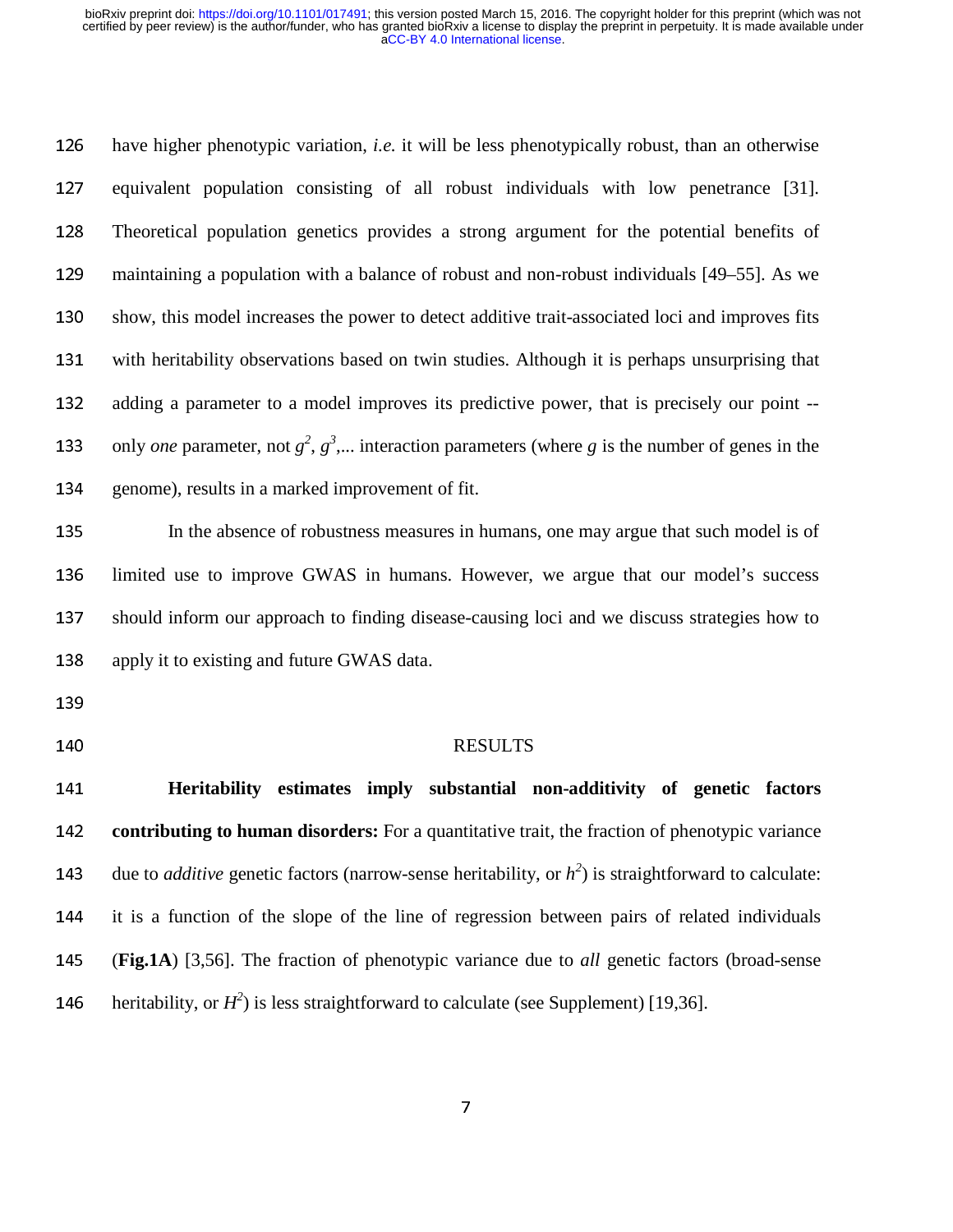147 Further complications arise for traits that are observably discrete, but rely on 148 thresholding of an underlying, unobserved quantitative *liability*. Such traits are called <sup>149</sup>*threshold characters* [1–3]. Using the same method to measure additive heritability as before <sup>150</sup>– doubling the slope of the line of regression between parent-offspring pairs – results in a <sup>151</sup>substantially smaller estimate of the additive heritability (**Fig. 1A, inset**).

The degree to which this *observable* discrete additive heritability  $(h^2_{\rho})$  is decreased 153 relative to the heritability of the *underlying* additive liability  $(h^2)$  strongly depends on where 154 the diagnostic threshold is drawn – in other words, the fraction of individuals that are affected 155 ( $\varphi$ ). Henceforth, we use  $h^2_{bin}$  to refer to the observable heritability of threshold traits (binary, 156 affected/unaffected).

157 In 1950, Dempster and Lerner [57] derived a formula relating  $h^2$  to  $h^2_{bin}$  with the <sup>158</sup>simplifying assumption that the quantitative trait (liability) is normally distributed in the 159 population (see *Appendix II*). Here, we refer to this Dempster-Lerner derivation as  $T(h^2_{bin})$  as 160 the maximum heritability of the binary character attainable if the underlying liability consisted 161 purely of additive genetic factors  $(h^2=1)$  (**Fig. 1B**).

Expected values for  $h^2_{bin}$  can also be determined via simulation, in which the additive <sup>163</sup>liability is binomially distributed (*N* is twice the number of additive loci; *P* is the frequency of 164 the risk allele at each locus). We refer to the maximum binary heritability attained via 165 simulation of a *purely additive* model with  $h^2 = I$  as  $S(h^2_{bin})$ .

166 In either case, binary heritability  $h^2_{bin}$  reaches a maximum (with respect to  $h^2$ ) when <sup>167</sup>*half of the population is affected* and drops off rapidly as the fraction of affected individuals 168 approaches low values typical for common discrete complex traits, such as autism,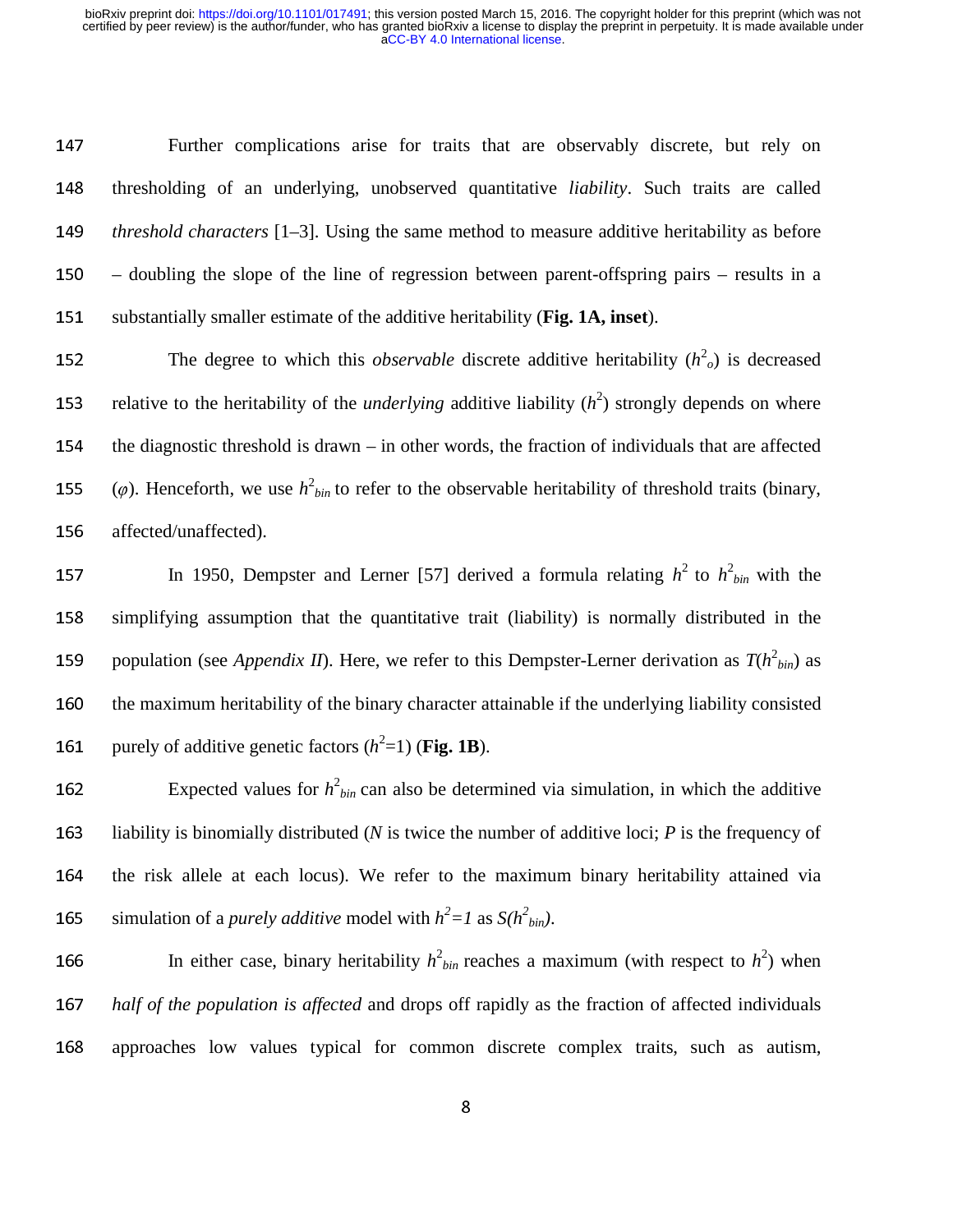schizophrenia, and multiple sclerosis (**Fig. 1B**). However, *empirically determined*  $h^2_{bin}$  values for these traits –  $O(h^2_{bin})$  – are much higher (**Table S1**), calling a purely additive model into 171 question.

172 To explore the implied non-additive factors, we developed a simulator that designates <sup>173</sup>a subset of the population as non-robust by incorporating a robustness perturbation factor that 174 increases the effect size of all additive risk alleles, *i.e.* increases variant penetrance. Using this <sup>175</sup>simulator, a purely robust population maintains the theoretical relationship between the fraction of affected individuals ( $\varphi$ ) and  $h^2_{bin}$  [here called  $S(h^2_{bin})$ ] (**Fig. 1B**, black curve). 177 Simulation of a mixed population that includes a subpopulation of non-robust individuals with increased variant penetrance results in an increase of  $h^2_{bin}$  [here called  $S_m(h^2_{bin})$ ] even when the 179 binary trait is at very low frequency (**Fig. 1B**, yellow curve). Below, we explore the effect of 180 varying this robustness factor, as well as the frequency of non-robust individuals in the 181 population and the contribution of non-genetic factors  $(H^2 < 1)$ .

182 Hill and colleagues [58] proposed a simpler function to determine the extent of non-183 additive genetic effects: the correlation of monozygotic twins minus twice the correlation of <sup>184</sup>dizygotic twins (*rMZ*−2*rDZ*) to evaluate both continuous quantitative traits such as height and 185 threshold traits such as endometriosis. If  $r_{MZ} > r_{DZ}$ , resemblance is partly due to genetic factors; 186  $r_{MZ}$  $\ge$ 2 $r_{DZ}$  implicates non-additive genetic effects. This metric makes intuitive sense, because 187 monozygotic twins share 100% their alleles, and dizygotic twins share 50% of their alleles. 188 While most of the complex traits that Hill and colleagues examine showed  $r_{MZ}$ −2 $r_{DZ}$  values 189 close to or less than zero, for many important threshold traits *r<sub>MZ</sub>*−2*r<sub>DZ</sub>* was greater than zero <sup>190</sup>(**Table S1**).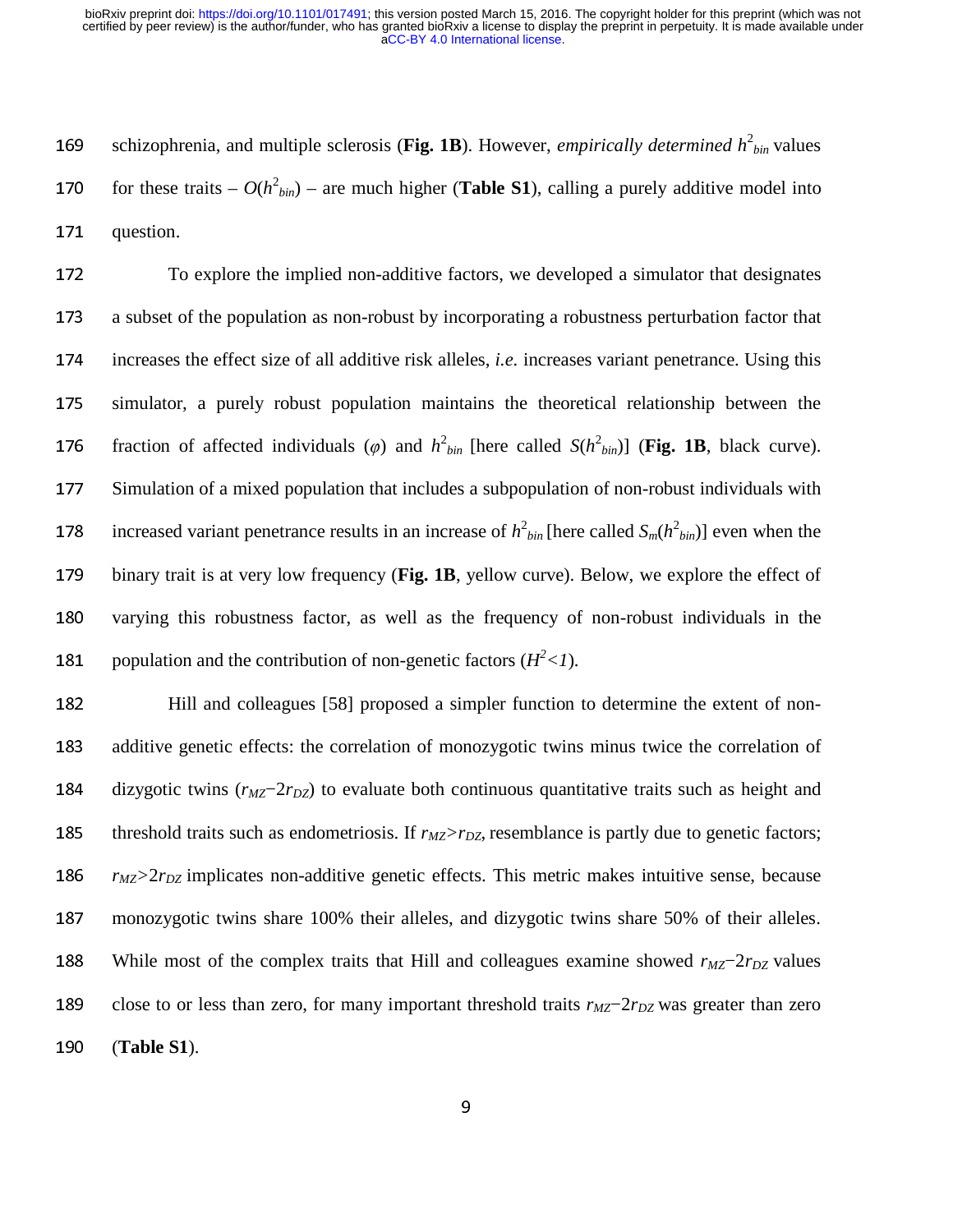191 Therefore, we quantify the non-additive genetic component of complex traits and diseases by comparing *empirically determined* heritability,  $O(h^2_{bin})$ , to binary heritability with and without including a robustness perturbation factor  $[S(h^2_{bin})$ , additive model, assuming all 194 individuals in the population are equally robust;  $S_m(h^2_{bin})$ , a two-state model, assuming that the 195 population includes a subset of individuals with decreased robustness]. Simulated populations 196 that are a mixture of robust and non-robust individuals produce levels of  $h^2_{bin}$  that are more consistent with empirically determined  $O(h^2_{bin})$  from twin studies (Fig. 1C, Table S1)*.* 

<sup>199</sup>**Robustness as a two-state model of epistasis:** We implemented a liability model such that 200 each individual in a population has a positive liability that is simply a linear combination of  $n$ 201 additive genetic factors and noise (ε) (**Fig. 2A**). Individuals with liability in the top fraction of 202 the population (threshold determined by observed incidence levels,  $\varphi$ ) are assigned affected 203 status.

<sup>204</sup>We then generated mixed populations in which some fraction of the population is 205 designated as non-robust and modify their liability in one of four ways, each increasing the <sup>206</sup>fraction of affected individuals that are non-robust (see **Supplementary Methods** for details). 207 First, we assigned a novel liability factor of large additive effect to our non-robust individuals <sup>208</sup>(**Fig 2B**). Second, we increased the fraction of liability due to noise (**Fig 2C**). Third, we 209 increased the effect size of additive alleles contributing to liability by a factor of  $c_a$  (**Fig 2D**). 210 Fourth, we assumed that lack of robustness revealed  $c_n$  additional additive alleles (**Fig 2E**). 211 Unlike the first two models, these last two models (Figs. 2D&E) would allow for high 212 heritability in families while severely confounding GWAS. Furthermore, they each increase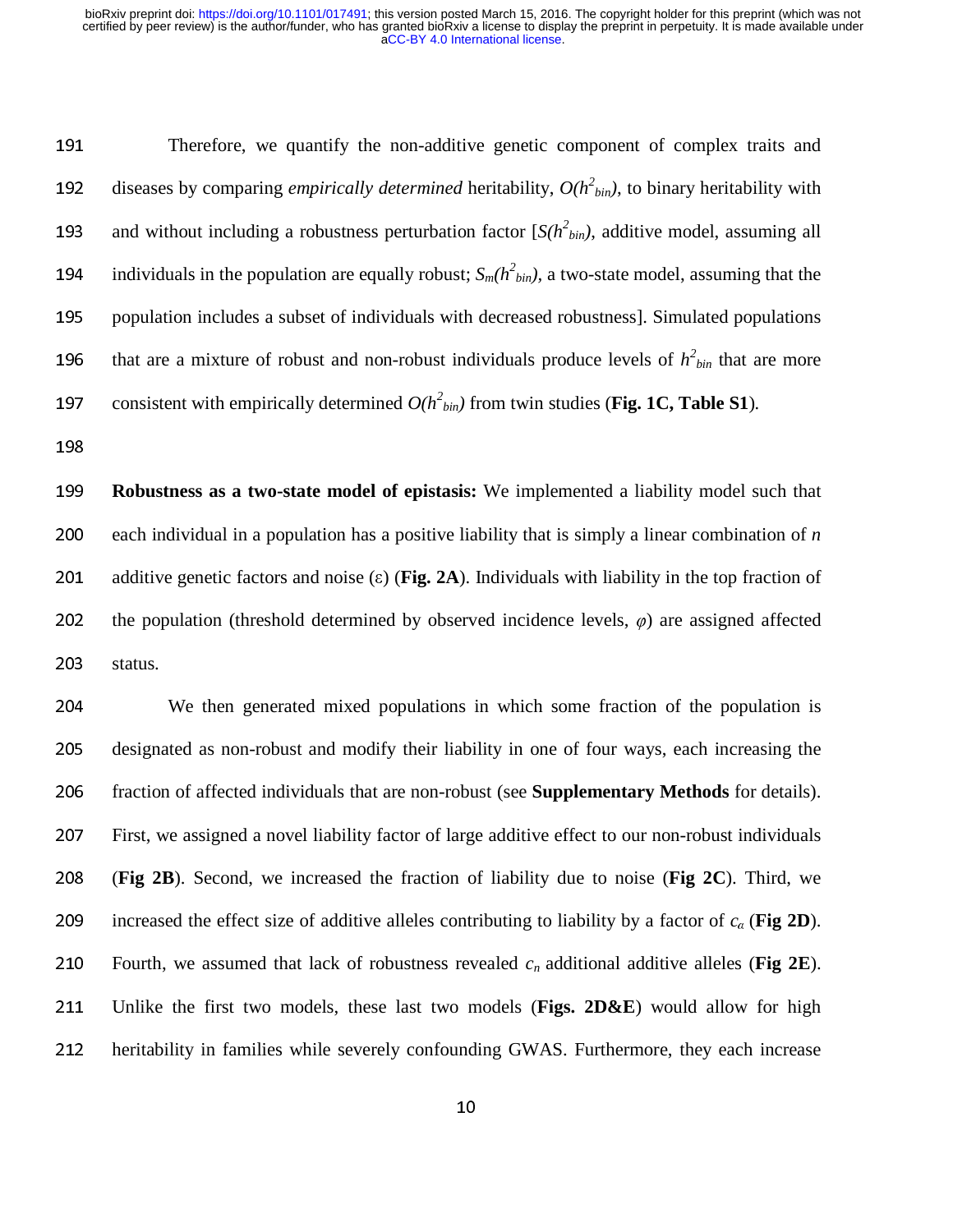213 mean and variance of the liability of the non-robust subpopulation with respect to the robust 214 population as expected [31].

<sup>215</sup>We implemented these models in our simulator (see **Fig. 3** and **Supplementary**  <sup>216</sup>**Methods** for details). Our aim was to measure the effect of changing certain parameter values, 217 such as *n*,  $\varphi$ ,  $c_{\alpha}$  *and*  $c_n$  on expected observable values, such as the rate of concordance among 218 monozygotic twins ( $\lambda_{MZ}$ ), the rate of concordance among dizygotic twins ( $\lambda_{DZ}$ ), and the odds 219 ratio (*OR*) of a locus found in a typical GWAS, while holding noise ( $\varepsilon$ ) constant. Our first 220 result confirms intuition: in a mixed population, consisting of both robust  $(c_{\alpha}=1; c_{\alpha}=1)$  and 221 non-robust  $(c_{\alpha} > 1; c_{\alpha} > 1)$  individuals, those crossing the clinical threshold under models D or E 222 will be disproportionately from the non-robust subgroup. As  $c_{\alpha}$  or  $c_n$  increase, total liability (*y*) 223 increases. This is true for both the non-robust subpopulation *and* the entire population, which 224 is why we use a percentile  $(\varphi)$  rather than an absolute threshold to determine 225 affected/unaffected status.

<sup>227</sup>**A two-state (robust/non-robust) model fits observables of real populations better than a**  228 **purely additive model:** We find that a population in which just 1% of individuals are non-229 robust can easily produce the range of empirically determined heritabilities of binary threshold 230 traits [Fig. 1B inset,  $S_m(h^2_{bin})$ ], reported twin concordances, and broad-sense heritabilities of 231 several complex diseases (**Fig. 1C, Table S1**). This is due to the fact that as  $c_a$  or  $c_n$  increase and  $\Box$  remains constant, the fraction of liability that is determined by genetics  $(H^2)$  increases 233 for the non-robust subpopulation and, by extension, for the entire population.

234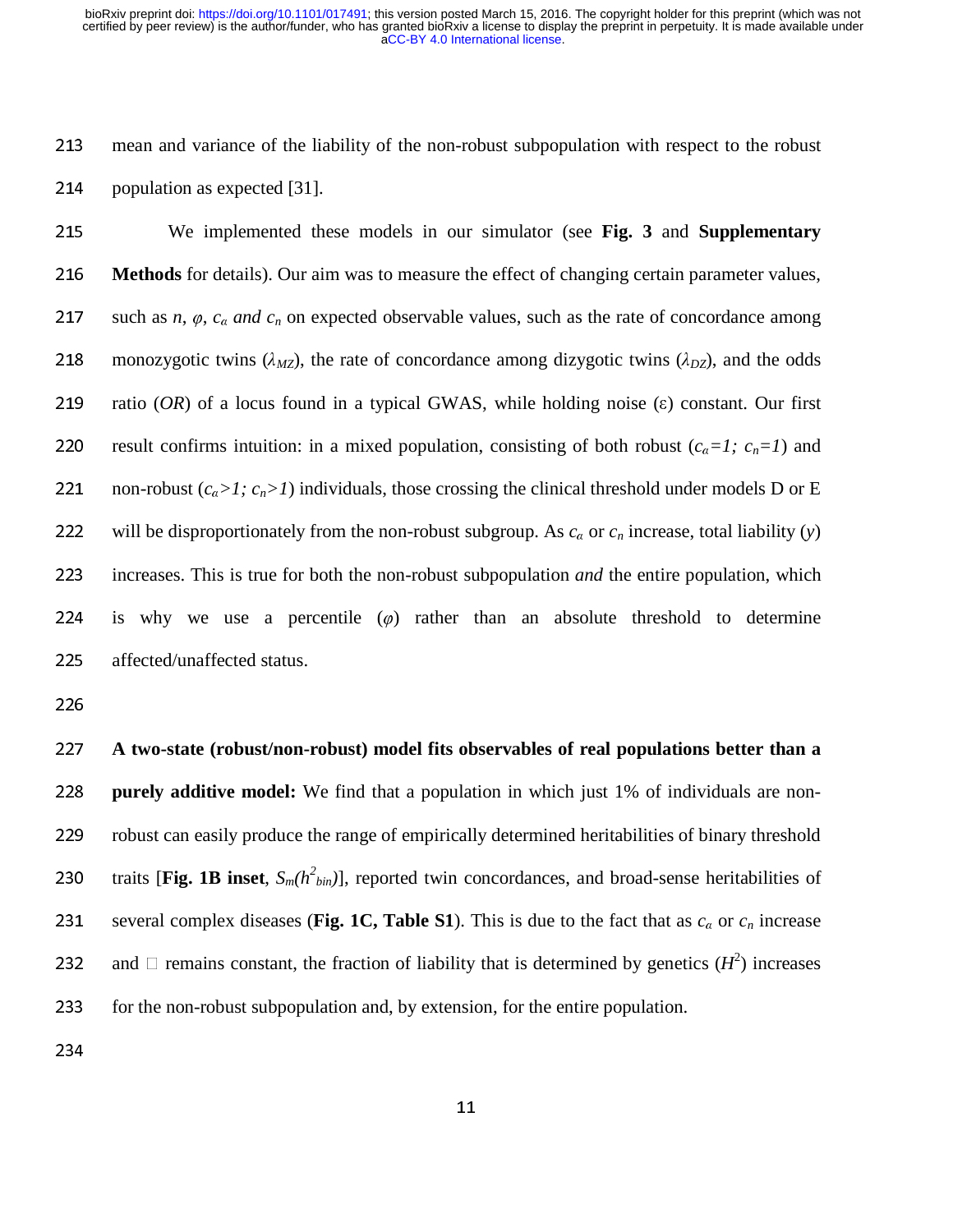<sup>235</sup>**Controlling for robustness status adds power to GWAS:** Regardless of whether robustness 236 is modeled as hiding cryptic variation or reducing penetrance of variants, if the goal is to find <sup>237</sup>additive risk-loci (*i.e*. which may be good therapeutic targets), it is best to use *only* robust 238 individuals for both affected and unaffected groups (Fig. 4B). Of course, controlling for a 239 hidden robustness state, which modifies the effect of many alleles, returns the experiment to 240 the situation for which GWAS was designed -- a purely additive model. It is less intuitive why 241 using only robust (rather than all non-robust) individuals improves our ability to detect 242 additive risk alleles in GWAS, which is a result we explore below.

243 In the case of cryptic variation, robust individuals have fewer available additive loci 244 than non-robust individuals, so there are fewer ways to cross the threshold number of risk-245 alleles; the risk alleles are concentrated at the non-cryptic loci. Alternatively, affected robust 246 individuals may carry additive risk alleles of larger effect size, *i.e.* a different type of risk 247 alleles than non-robust affected individuals. Here we assume that non-robust and robust 248 individuals carry the same additive alleles.

249 In the case of increased penetrance, the explanation is similar to that given for why 250 common risk alleles are more easily found than rare alleles *that increase risk by the same* <sup>251</sup>*amount* [15]: effect size is a function not only of the case:control ratio of allele frequency, but 252 also of the *magnitude* of the frequency of the alleles in affected and unaffected individuals <sup>253</sup>(**Fig. 4A**). If all affected and unaffected individuals are robust (as compared to non-robust), <sup>254</sup>more risk alleles are required to cross the threshold (for affected individuals) and more risk <sup>255</sup>alleles are allowed for individuals *not* crossing the threshold (for unaffected individuals). 256 Therefore, while the ratio of allele frequencies between affected and unaffected individuals is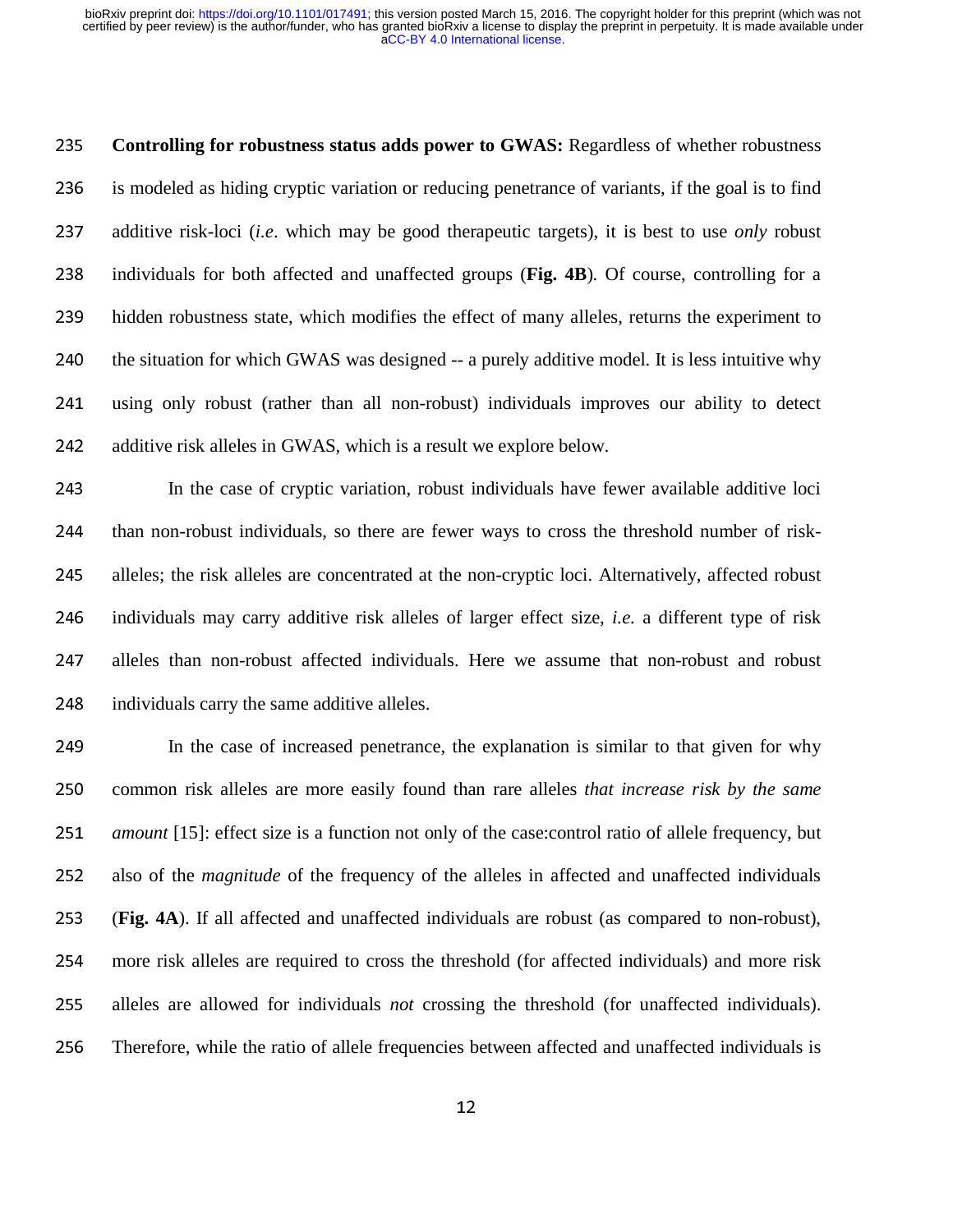257 the same for both all robust and all non-robust groups, the magnitude of the allele frequencies 258 is different, making those loci easier to find in robust populations.

<sup>260</sup>**Robustness status may be genetically-determined, but difficult to pinpoint:** We stated 261 earlier that robustness status need not be genetically determined; however, we wish to explore 262 reasonable scenarios in which it is.

263 Were robustness status encoded by a single genetic factor, this factor would be readily 264 discernible, either by GWAS or linkage analysis because, under our model, affected 265 individuals in mixed populations are disproportionately non-robust. However, robustness 266 status is highly unlikely to be encoded by a single gene. Model organism studies suggest that a 267 significant fraction of total number of genes – possibly up to  $10\%$  – can affect robustness <sup>268</sup>[30,46,48].

<sup>269</sup>To model the scenario of multiple 'robustness' genes, we use a simple yet plausible 270 house-of-cards model of robustness, in which all  $n_r$  'robustness' loci must be functional for an 271 individual to be robust. We observe that the odds ratio for any one 'robustness' locus  $(OR<sub>r</sub>)$ 272 decreases to within the range often seen in GWAS as  $n_r > 50$  (Fig. 4C). In short, since there 273 many possible 'robustness' loci, specific ones will be hard to find in GWAS.

274 With this result in mind, it may appear that models D and E are similar to the model 275 that includes an additional additive factor of large effect (model B) in that affected individuals 276 are disproportionately either non-robust (models D&E) or carriers of a large-effect alleles <sup>277</sup>(model B) – particularly since multiple factors of large additive effect that result in 278 indistinguishable phenotypes could conceivably work in a house-of-cards model. However,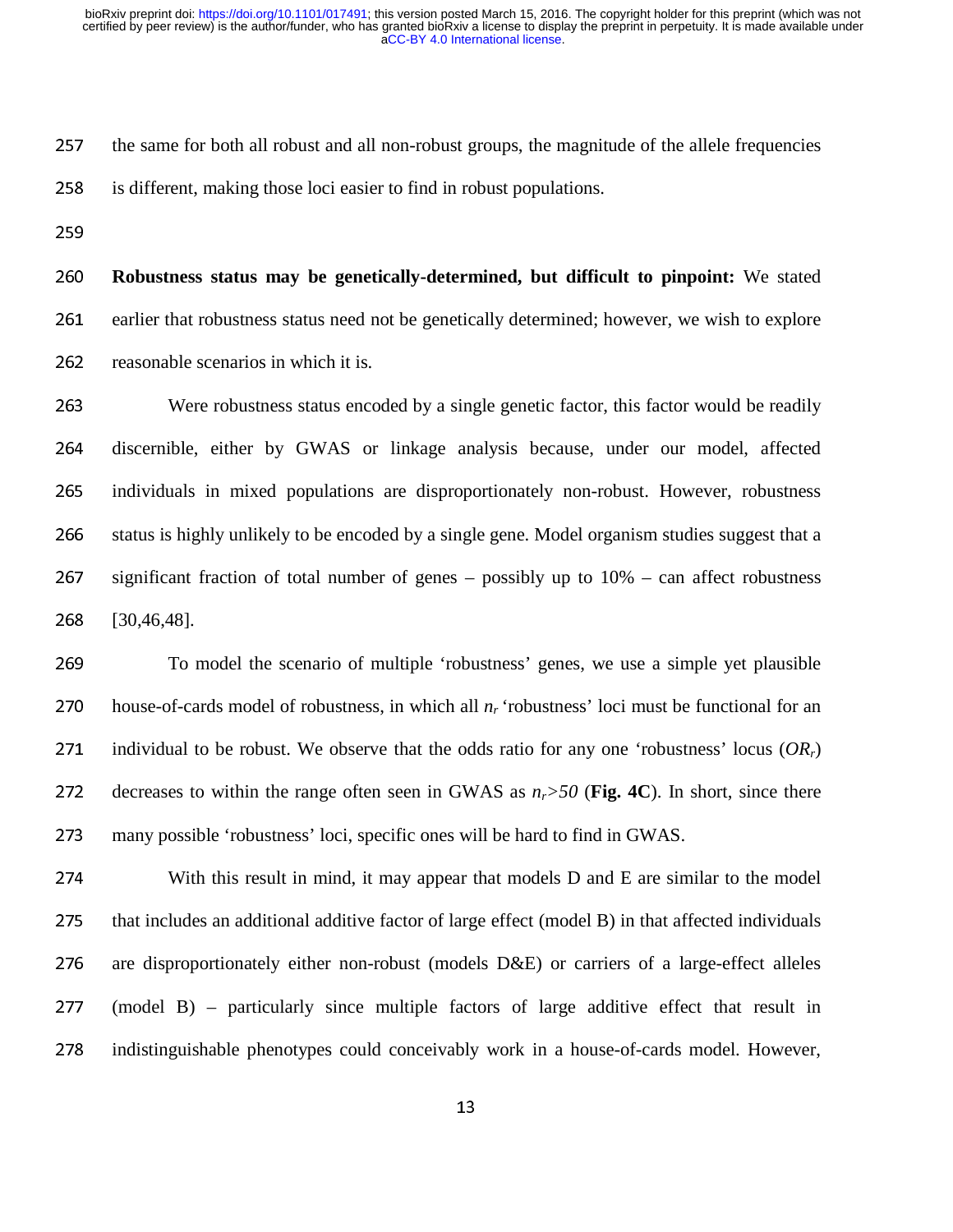| 279 | we argue that models D and E explain the marginal penetrance of some seemingly large effect           |
|-----|-------------------------------------------------------------------------------------------------------|
| 280 | factors and concomitant lack of Mendelian inheritance in pedigrees [59] as well as the                |
| 281 | presence of the multitude of other lesser risk-associated loci much more readily than model B.        |
| 282 |                                                                                                       |
| 283 | <b>DISCUSSION</b>                                                                                     |
| 284 | We conclude that (i) a model that includes a house-of-cards robustness state explains                 |
| 285 | the observed data for several complex diseases better than one without, (ii) when looking for         |
| 286 | loci with additive risk alleles it is best to use all robust individuals for both cases and controls, |
| 287 | and (iii) 'robustness' loci are unlikely to be identified in GWAS.                                    |
| 288 | In any given family, a faulty 'robustness' allele passed on from parent to child will act as a        |
| 289 | large-effect risk allele with Mendelian inheritance. This explains both high concordance              |
| 290 | among relatives and missing heritability in GWAS.                                                     |
| 291 | An obvious challenge is how to identify robust and non-robust humans. There are                       |
| 292 | multiple plausible approaches that haven't been fully explored.                                       |
| 293 | In humans, one may identify 'robustness' genes by comparing individuals with high                     |
| 294 | comorbidity of complex diseases to those with none; however, to our knowledge, this has yet to        |
|     | 295 be done. Another currently available approach would be to pool individuals that are affected by   |
| 296 | distinct complex diseases and compare these to their pooled unaffected controls. As we expect         |
| 297 | non-robust individuals to be overrepresented among affected individuals for any complex               |
| 298 | disease, this GWAS approach may identify 'robustness' loci because the frequency of perturbed         |
| 299 | 'robustness' loci is increased. Indeed, this approach has shown promise for neurological              |
| 300 | disorders [60]. Similarly, the distinct diseases autism spectrum disorder and schizophrenia           |
|     |                                                                                                       |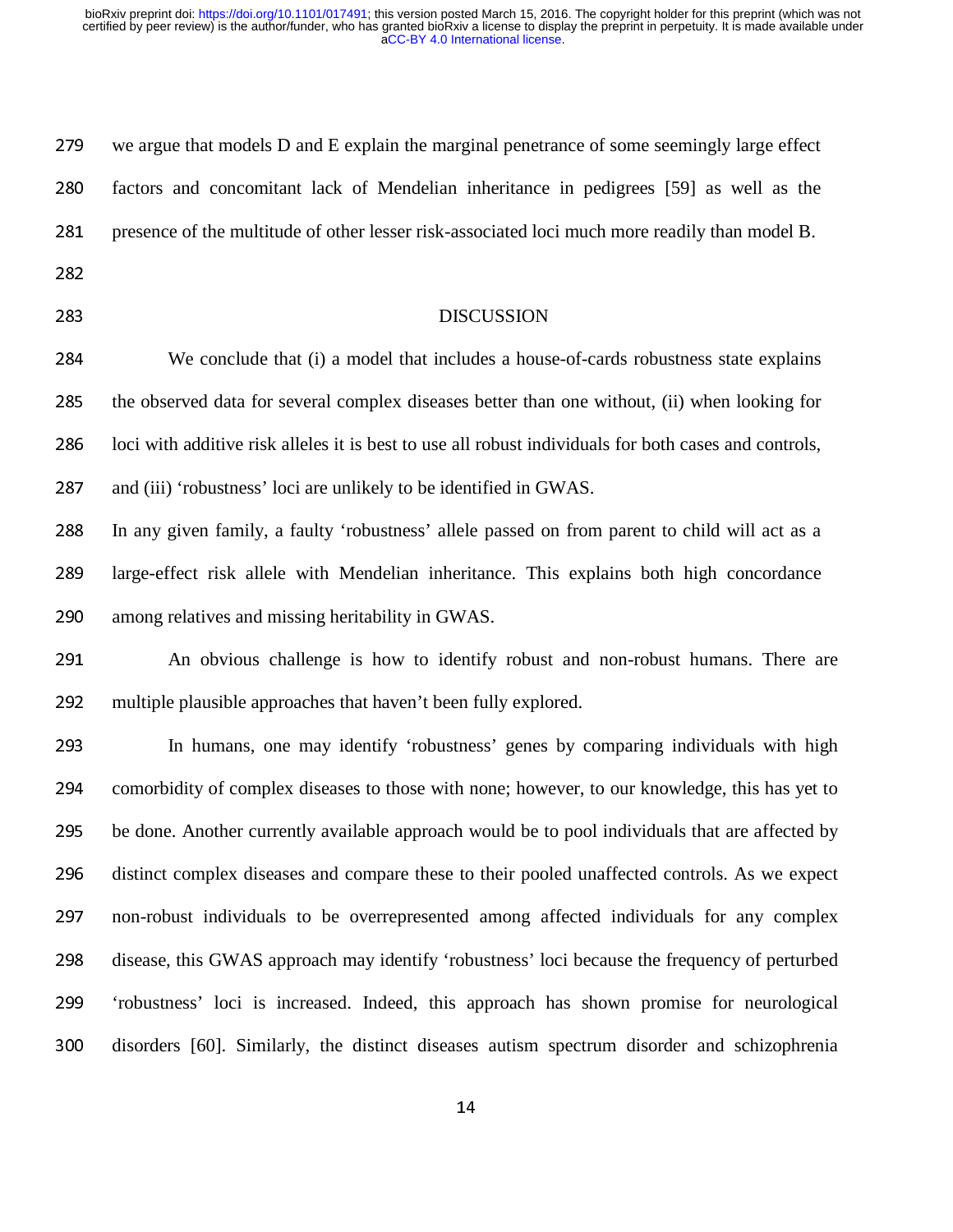301 converge on chromatin remodeling as a general pathway that is disrupted in affected individuals <sup>302</sup>[61–65]. We suggest that perturbation of chromatin remodeling leads to increased penetrance of 303 different additive risk alleles (*i.e.* at different loci), hence resulting in distinct diseases. In fact, 304 perturbation of chromatin remodeling genes increases the penetrance of many genetic variants in 305 worms [30].

306 A third approach possible with current data would be to assume that the GWAS loci 307 associated with the highest disease risk represent 'robustness' genes – particularly if there is 308 no obvious association between gene function and a specific disease -- and proceed by 309 controlling for these additive risk allele, recalling that statistical additivity is often an 310 emergent property of underlying epistatic interactions [26,32,66].

311 Even without knowing the etiology of robustness status, it may be possible separate 312 individuals into robust and non-robust categories. A possible proxy for robustness could be the 313 level of genome-wide heterozygosity  $[67–70]$ . For many traits in many organisms  $F_1$  hybrids 314 show less phenotypic variance and indeed hybrid vigor compared to their parental inbred lines  $315$  P<sub>A</sub> and P<sub>B</sub> [71–75]. Plant breeders have been using this simple principle for almost a century <sup>316</sup>[76]. Hybrids show decreased phenotypic variance and increased vigor despite the fact that all 317 three populations  $(F_1, P_A$  and  $P_B)$  are isogenic and therefore all phenotypic variation *within* 318 each population should be environmental in origin. Because phenotypic variation due to 319 environment is apparently reduced by heterozygosity, the *fraction* of phenotypic variation due 320 to genetics should be greater in increasingly heterozygous populations.

321 Some have suggested that levels of somatic genetic variation may be a read-out of 322 robustness and mutation penetrance with higher levels of somatic variation indicating lower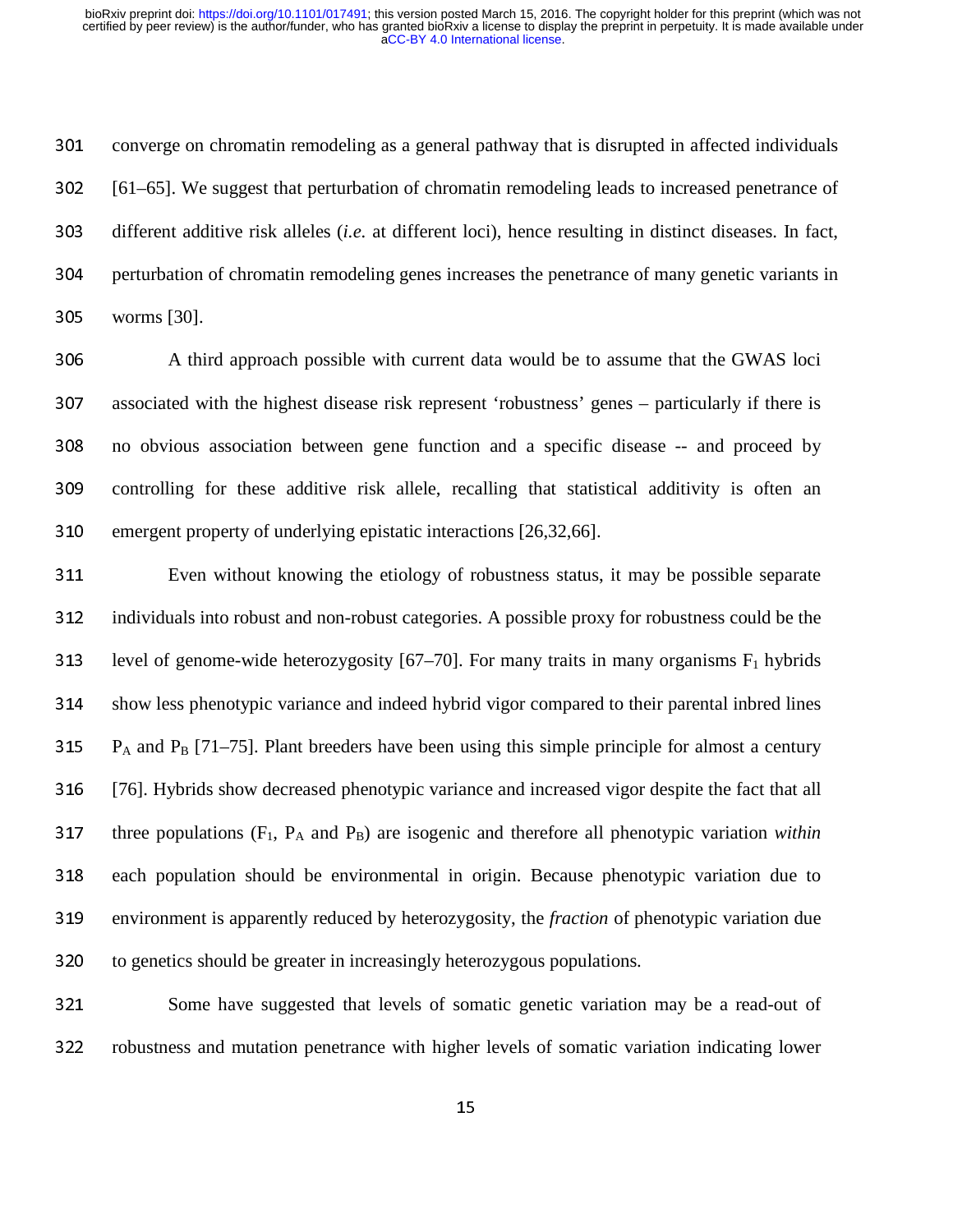323 robustness [31,77,78]. Single-cell sequencing and phenotyping may offer insights into an 324 individual's robustness with greater cell-to-cell variation indicating lower robustness and 325 higher mutation penetrance [79,80]. Non-robust individuals may also be identified as outliers 326 in expression covariance patterns. Similar to using genotype data to elucidate population 327 structure [81], expression data could be used to find subpopulations with different patterns of 328 covariance between gene expression levels [82].

329 Robustness status may also be affected by environmental factors. Although a single 330 environmental risk-factor should be readily identified through epidemiological studies, there 331 could be a time lag between the environmental insult and the disease or a house-of-cards 332 mechanism for multiple environmental insults that make them difficult to pinpoint.

<sup>333</sup>Finally, it should be noted that compared to the vast resources committed to GWAS, 334 exploring these potential markers in model organism studies seems worthwhile.

335 Are there indeed robust and non-robust individuals as we argue? Population genetics 336 theory suggests that it is evolutionarily advantageous to maintain a balance of robust and non-337 robust individuals within a population, mainly due to the fact that non-robust individuals supply 338 a broader phenotypic range on which selection can act under extreme circumstances [49–55].

<sup>339</sup>Medical professionals intuitively agree. Drawing on their experience, they evaluate the 340 full "Gestalt" of a patient and predict a patient's risk for a negative outcome with often great 341 precision. Applying 'robustness' markers may turn a physician's intuition into diagnostics. 342 Because of the potential for increasing predictive power and identifying effective drug targets, 343 the possibility that robustness is a major player in the etiology of complex disease should be 344 carefully considered.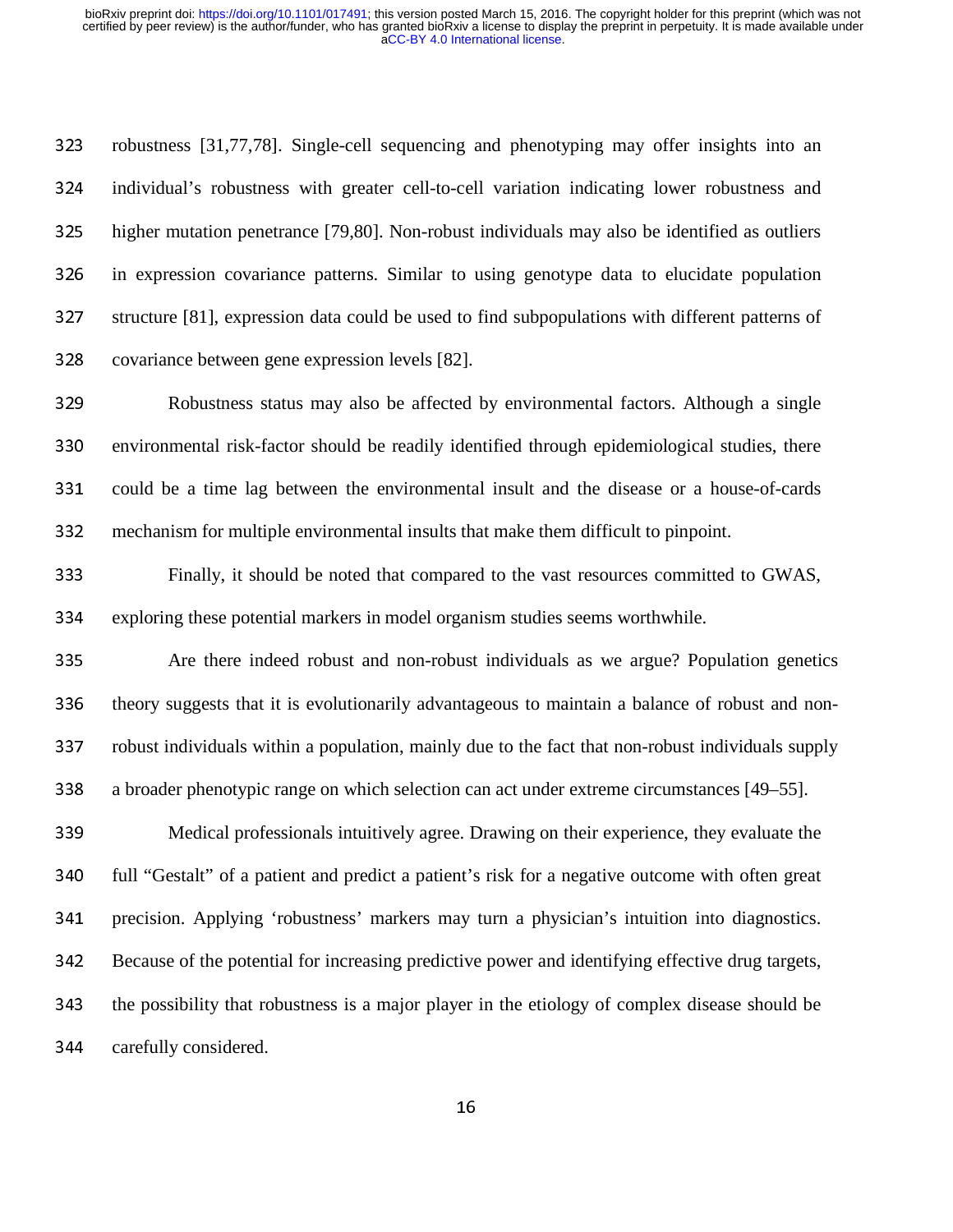| 345  |                                                                                          |
|------|------------------------------------------------------------------------------------------|
| 346  |                                                                                          |
| 347  | <b>ACKNOWLEDGMENTS</b>                                                                   |
| 348  | We thank Joe Felsenstein for providing insightful advice that shaped this the            |
| 349  | manuscript. We thank Mary Kuhner, Cristine Alexandre. Joshua Schraiber, and Yaniv Erlich |
| 350  | for helpful comments and discussions, and Alex Mason for help preparing the manuscript.  |
| 351  |                                                                                          |
| 352  |                                                                                          |
| 353. |                                                                                          |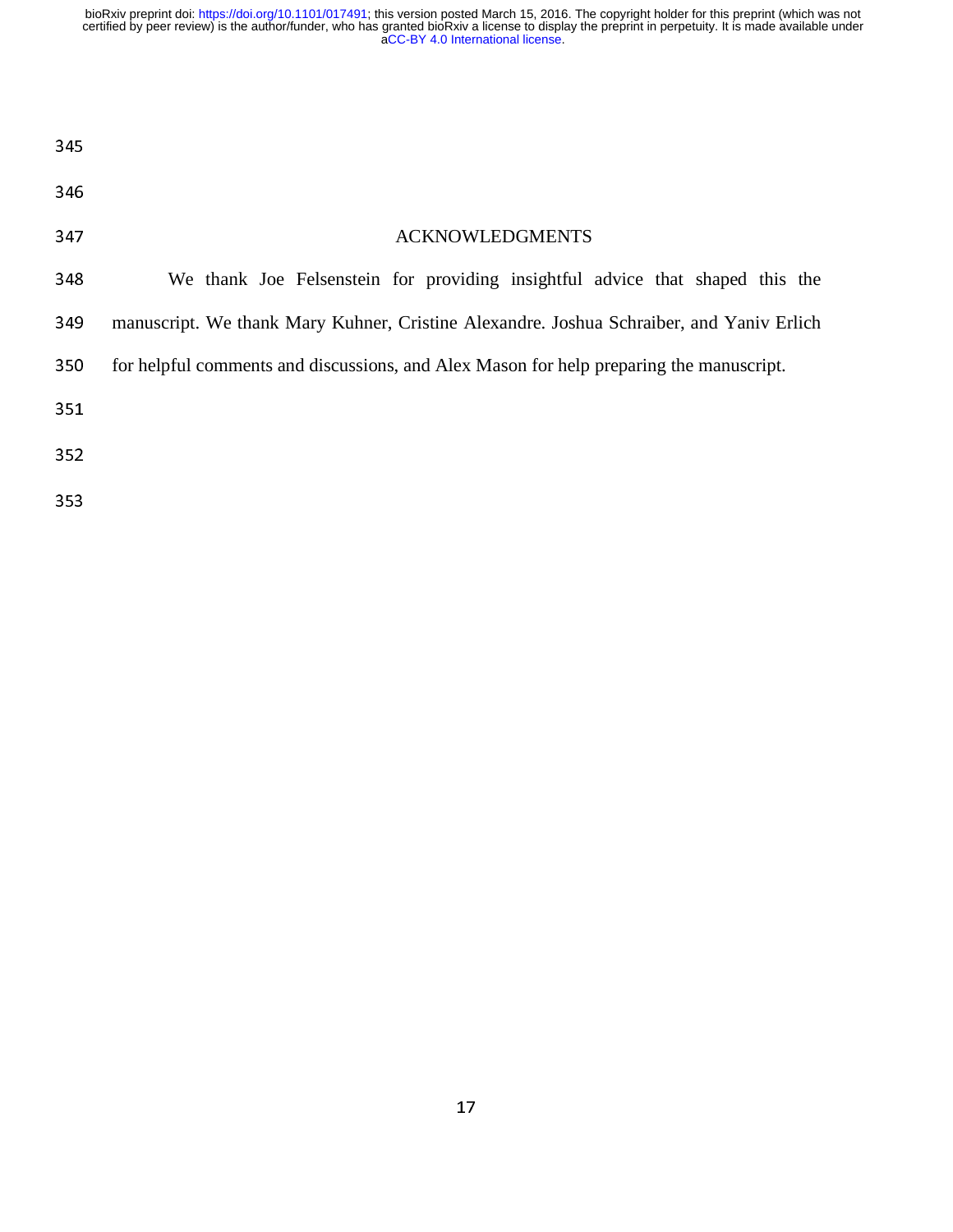354

#### 355FIGURE LEGENDS

<sup>357</sup>**Figure 1: Comparison of** *narrow-sense* **heritability of quantitative liability,** *observable*  <sup>358</sup>**heritability of discrete traits, and** *empirically determined* **heritability of certain complex**  <sup>359</sup>**threshold traits.** (**A**) Each symbol in the large scatter plot represents the genetic liabilities for 360 one parent-child pair. Each symbol in the inset scatter plot represents the disease state for one 361 parent-child pair (disease state must be 0=unaffected or 1=affected; points were jittered for 362 visual clarity). Green pluses indicate cases in which the child is affected *(i.e.* has crossed the 363 diagnostic threshold) and the parent is not affected; blue crosses indicate cases in which the 364 parent is affected and the child is not; red filled circles indicate cases in which both are 365 affected; black open circles indicate cases in which neither is affected. Input parameter values 366 for the simulation were as follows: number of additive risk-loci  $(n) = 100$ ; frequency of 367 additive risk-allele ( $p$ ) = 0.1; frequency of non-robust state ( $p<sub>r</sub>$ ) = 0. (**B**) The relationship 368 between frequency of affected individuals in the population  $(\varphi)$  and the maximum possible 369 observable *binary* heritability  $(h^2_{bin})$  when the underlying liability is entirely determined by 370 additive genetic factors ( $h^2 = 1$ ) as predicted by theory [57],  $T(h^2_{bin})$ , as determined by 371 simulation,  $S(h^2_{bin})$ , or as determined by simulation of a population that includes two types of 372 individuals, robust and non-robust, at a ratio of 99:1,  $S_m(h^2_{bin})$ , where  $H^2 = 1$ . In the inset, we 373 display the relevant  $\varphi$  range where 1% or less of the population is affected, which is common 374 for many complex diseases. For the diseases shown, empirically determined heritability 375  $O(h^2_{bin})$  is up to twice as high as predicted under the models that do not include an epistatic 376 robustness factor.  $(C)$  In a population containing just 1% non-robust individuals, increasing 377 the robustness perturbation factor  $(c_{\alpha})$ , *i.e.* the fold-change of the additive genetic liability,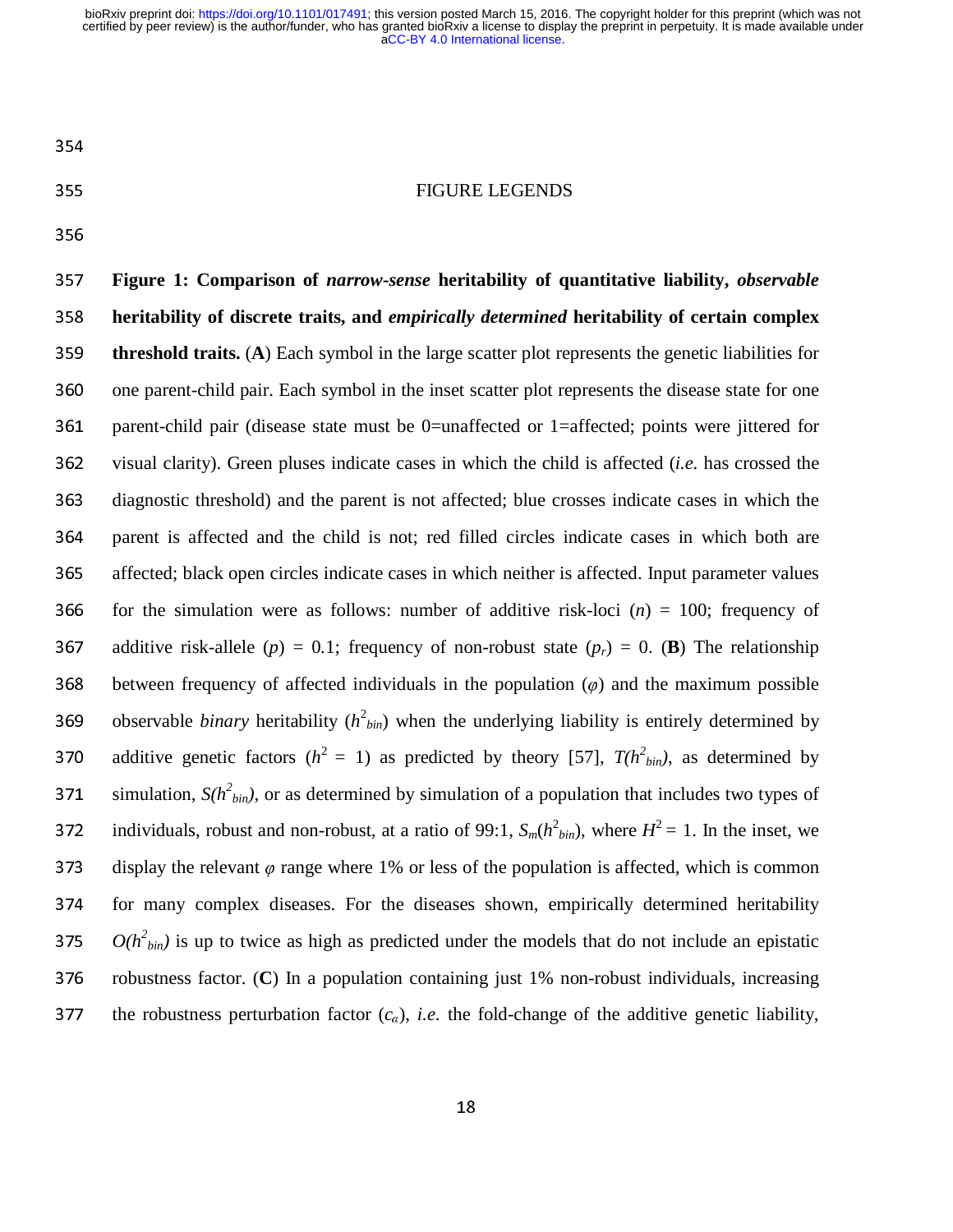378 increases both heritability and twin concordance to levels observed in several complex 379 diseases.

<sup>380</sup>**Figure 2: Base additive model and modifications.** (**A**) Base additive model. (**B**) Additive 381 model plus single large-effect factor  $(c_l)$ . (**C**) Additive model with increased noise, *i.e.* increased 382 residual effect  $(c_{\varepsilon})$ . (**D**) Additive model assuming existence of non-robust state that increases 383 effect size of additive risk alleles  $(c_a)$ . (**E**) Additive model assuming existence of non-robust state 384 that reveals previously phenotypically silent (cryptic) risk alleles  $(c_n)$ , represented by the 385 additional blue triangles. [Note: *y* is some quantitative phenotype,  $\alpha_i$ 's are the weights of each of 386 the contributing genetic components, *n* is the number of contributing genetic components,  $c_{\epsilon}$  is 387 the residual effect, which is assumed to be normally distributed with mean zero and standard 388 deviation  $\sigma_{\epsilon}$ , and  $g_i$  is an indicator variable, taking values 0 or 1 depending on whether the risk 389 allele is present at the *i*-th locus.]

390

<sup>391</sup>**Figure 3: Simulator schematic.** Using given *INPUT* parameters, we performed a simulation to 392 generate a set of families consisting of two parents, a primary child (in bold box), and both a <sup>393</sup>monozygotic and a dizygotic twin for each primary child. Each individual was assigned two 394 alleles at random (either a risk allele (red), with probability  $p$ , or a non-risk allele, with 395 probability  $1-p$ ) for each of the *n* loci simulated. Each individual was also assigned a robustness 396 status in the following way: if either of the two alleles at any of the  $n_r$  'robustness' loci were 397 nonfunctional, each with probability  $p_r$ , the individual was non-robust (indicated by gold 398 diamond). Trait threshold is determined such that a fraction  $\varphi$  of primary children is affected. We 399 then performed twin concordance calculations (using the simulated twins) and GWAS (using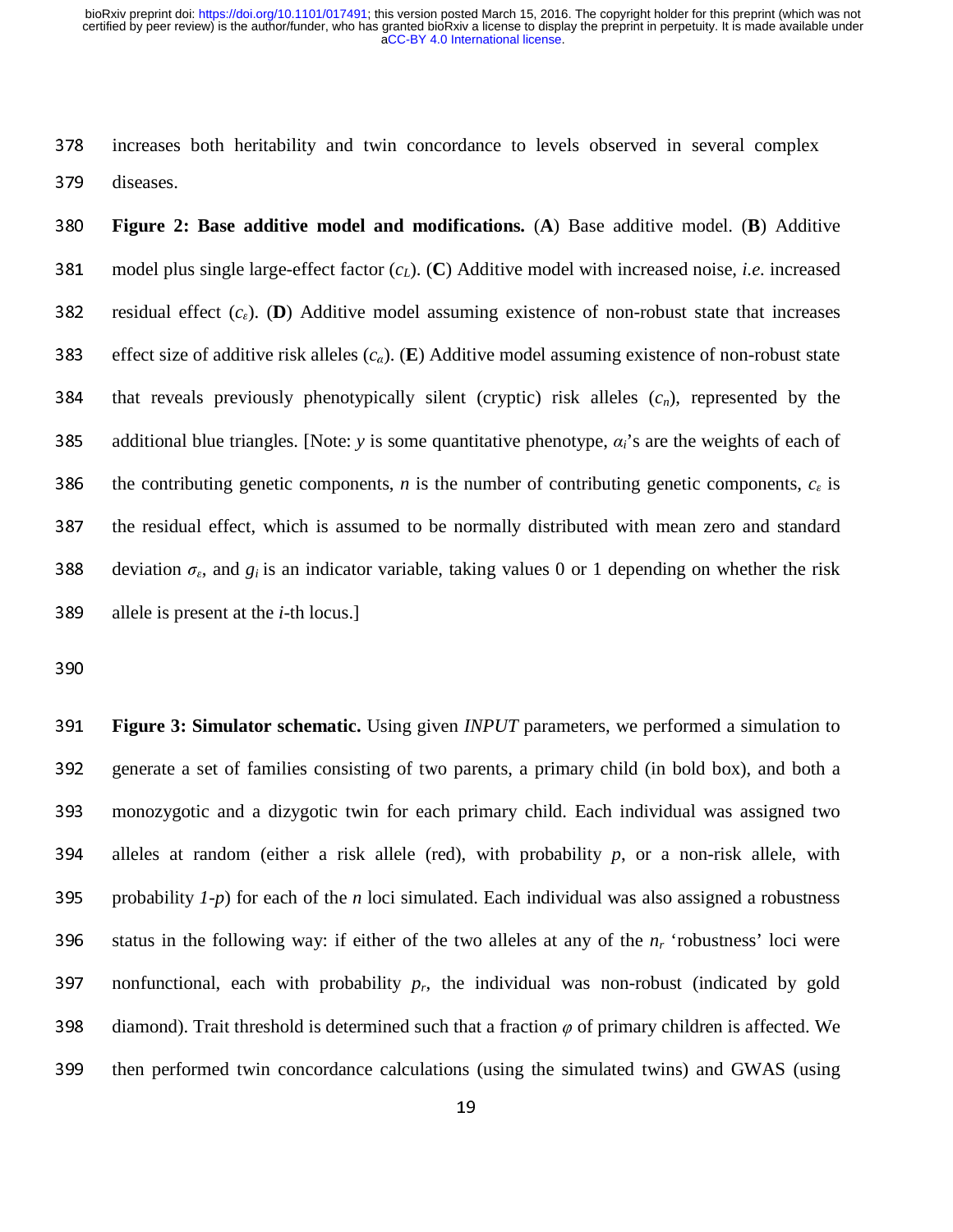400 only primary individuals) to produce a set of *OUTPUT* values that we compared to empirically 401 observed values.

<sup>402</sup>**Figure 4: Effect size of an additive risk locus is determined by both the total number of**  <sup>403</sup>**additive risk loci and the presence/absence of 'gene x genome' epistasis.** (**A**) In a robust 404 population, where genetic liability is fully determined by the number of additive alleles, both 405 affected and unaffected individuals will have more risk alleles than individuals of a non-406 robust population. Therefore the odds ratio  $(OR_{add})$  for any given additive allele in the robust 407 population  $(2.33)$  will be greater than in non-robust populations  $(2.06)$ , even if risk allele 408 ratios are the same  $(2)$ . (**B**) Within a population consisting of 99% robust (model A) and 1% 409 non-robust (model D or E), the effect size of an additive allele is highest when GWAS is 410 performed in a subpopulation consisting of only robust individuals (black line) and lowest 411 when GWAS is performed in a subpopulation sampled without regard to robustness state 412 (green line), with subpopulations consisting of only non-robust individuals of either type D or <sup>413</sup>E performing at intermediate levels (blue lines). Input parameter values for the simulations 414 were as follows: number of additive risk loci  $20 \leq (n) \leq 200$ ; frequency of additive risk allele 415 (*p*) = 0.02; frequency of non-robust state  $(p_r) = 0.01$ ; robustness perturbation factor  $(c_a) = 2$ . <sup>416</sup>(**C**) Increasing the number of genes in which perturbation causes a non-robust state decreases 417 the effect size of any one such 'robustness' gene to levels comparable to that most commonly 418 found for additive risk alleles in which the risk allele is the minor allele  $(1 < OR_{\text{buff}} < 2,$ 419 indicated by grey horizontal bar). Input parameter values for the simulations were as follows: 420 number of additive risk-loci (*n*) = 100; frequency of additive risk-allele (*p*) = 0.02; frequency 421 of non-robust state  $(p_r) = 0.01$ ; robustness perturbation factor  $1 \leq c_a \leq 3$ .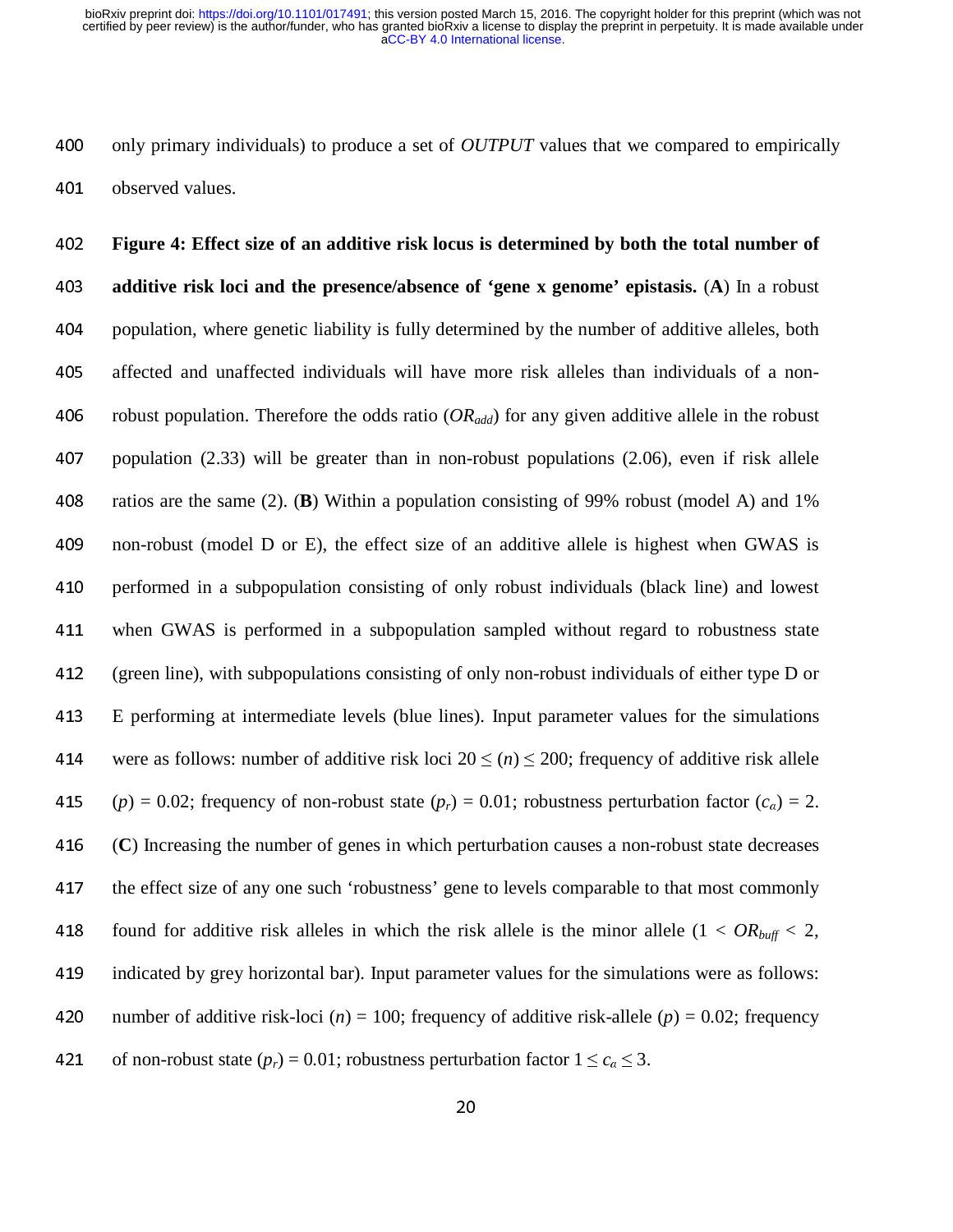422

423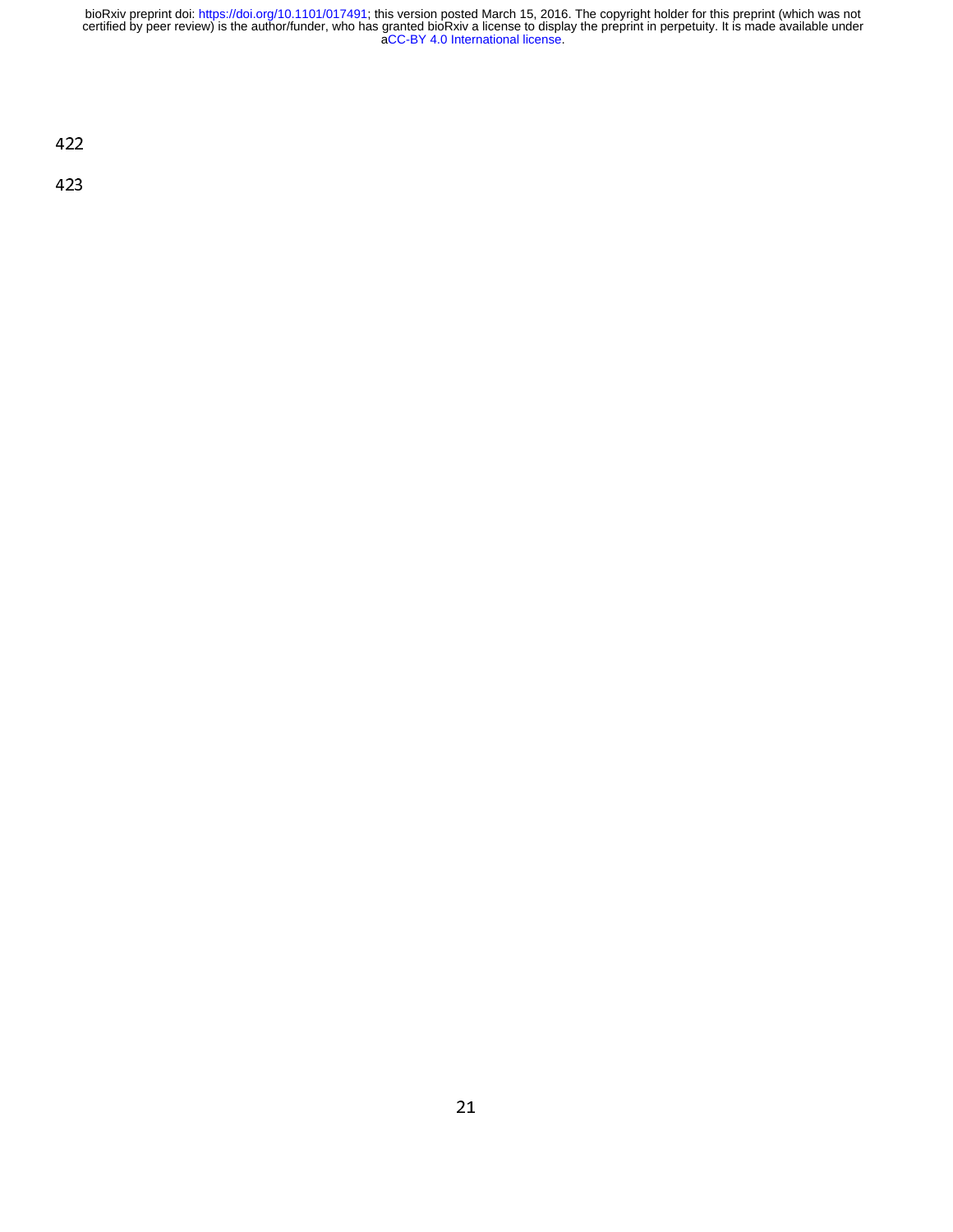| 424                     |                                                                                                                                                                                                                                                 |  |
|-------------------------|-------------------------------------------------------------------------------------------------------------------------------------------------------------------------------------------------------------------------------------------------|--|
| 425                     | LITERATURE CITED                                                                                                                                                                                                                                |  |
| 426<br>1.<br>427        | Wright, S. 1934 The Results of Crosses between Inbred Strains of Guinea Pigs, Differing in<br>Number of Digits. Genetics 19, 537–551.                                                                                                           |  |
| 428<br>2.<br>429        | Rendel, J. M., J. M. 1962 The relationship between gene and phenotype. J. Theor. Biol. 2,<br>296-308.                                                                                                                                           |  |
| 430<br>3.<br>431        | Lynch, M. & Walsh, B. 1998 Genetics and analysis of quantitative traits. Sunderland,<br>Mass.: Sinauer.                                                                                                                                         |  |
| 432<br>4.<br>433        | Visscher, P. M., Brown, M. A., McCarthy, M. I. & Yang, J. 2012 Five Years of GWAS<br>Discovery. Am. J. Hum. Genet. 90, 7-24.                                                                                                                    |  |
| 434<br>5.<br>435        | Rioux, J. D. et al. 2007 Genome-wide association study identifies new susceptibility loci for<br>Crohn disease and implicates autophagy in disease pathogenesis. Nat. Genet. 39, 596–604.                                                       |  |
| 436<br>6.<br>437        | Hampe, J. et al. 2007 A genome-wide association scan of nonsynonymous SNPs identifies a<br>susceptibility variant for Crohn disease in ATG16L1. Nat. Genet. 39, 207-211.                                                                        |  |
| 438<br>7.<br>439        | Prescott, N. J. et al. 2007 A nonsynonymous SNP in ATG16L1 predisposes to ileal Crohn's<br>disease and is independent of CARD15 and IBD5. Gastroenterology 132, 1665-1671.                                                                      |  |
| 8.<br>440<br>441<br>442 | Yamazaki, K., Onouchi, Y., Takazoe, M., Kubo, M., Nakamura, Y. & Hata, A. 2007<br>Association analysis of genetic variants in IL23R, ATG16L1 and 5p13.1 loci with Crohn's<br>disease in Japanese patients. J. Hum. Genet. 52, 575–583.          |  |
| 443<br>9.<br>444        | Stahl, E. A. et al. 2010 Genome-wide association study meta-analysis identifies seven new<br>rheumatoid arthritis risk loci. Nat. Genet. 42, 508–514.                                                                                           |  |
| 445<br>446<br>447       | 10. Diogo, D., Okada, Y. & Plenge, R. M. 2014 Genome-wide association studies to advance<br>our understanding of critical cell types and pathways in rheumatoid arthritis: recent findings<br>and challenges. Curr. Opin. Rheumatol. 26, 85–92. |  |
| 448<br>449              | 11. Wray, N. R., Goddard, M. E. & Visscher, P. M. 2007 Prediction of individual genetic risk to<br>disease from genome-wide association studies. Genome Res. 17, 1520–1528.                                                                     |  |
| 450<br>451              | 12. Wray, N. R., Yang, J., Hayes, B. J., Price, A. L., Goddard, M. E. & Visscher, P. M. 2013<br>Pitfalls of predicting complex traits from SNPs. Nat. Rev. Genet. 14, 507–515.                                                                  |  |
| 452<br>453<br>454       | 13. Eichler, E. E., Flint, J., Gibson, G., Kong, A., Leal, S. M., Moore, J. H. & Nadeau, J. H.<br>2010 Missing heritability and strategies for finding the underlying causes of complex<br>disease. Nat. Rev. Genet. 11, 446-450.               |  |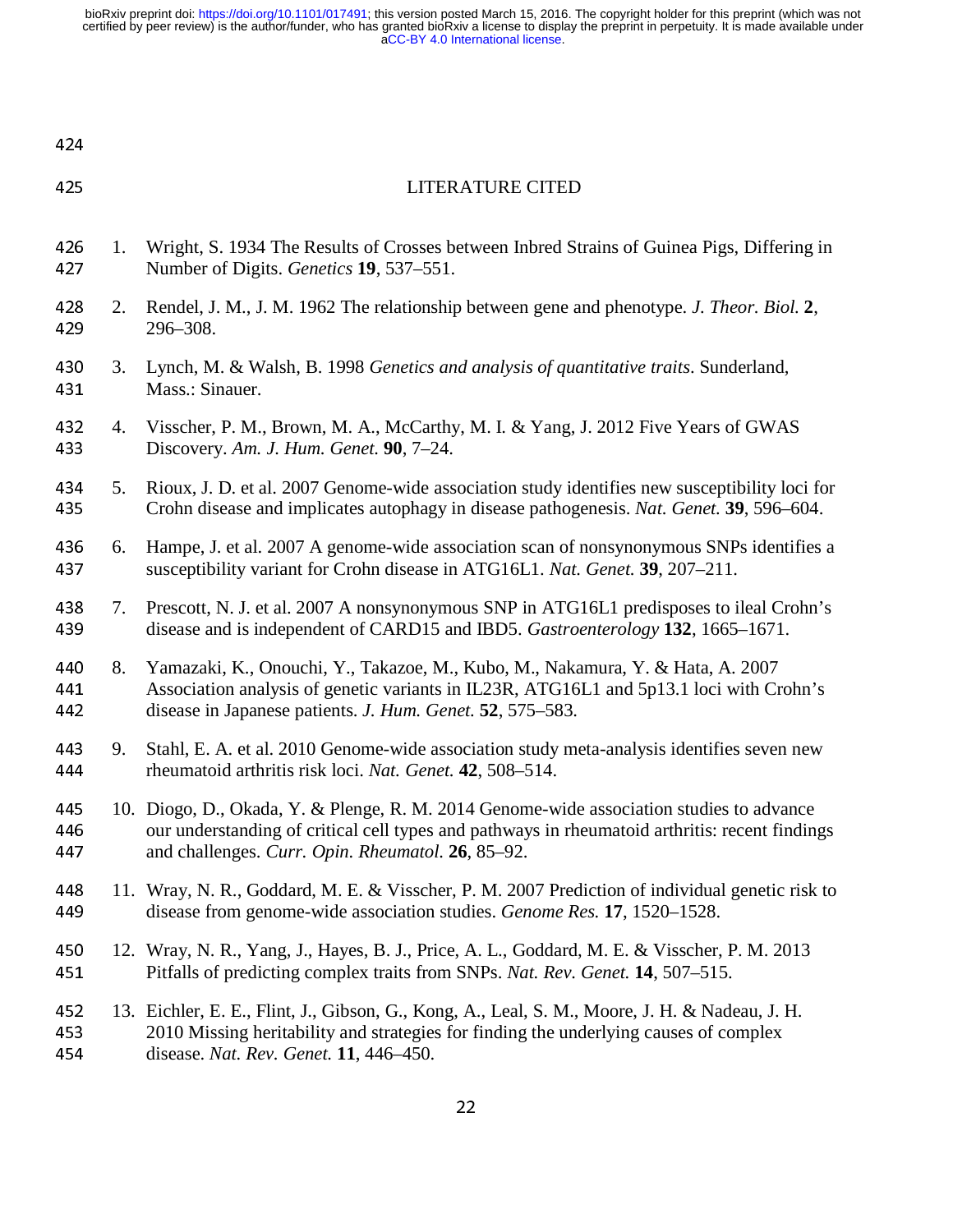- <sup>455</sup>14. Manolio, T. A. et al. 2009 Finding the missing heritability of complex diseases. *Nature* **<sup>461</sup>**, <sup>456</sup>747–753.
- <sup>457</sup>15. Gibson, G. 2011 Rare and common variants: twenty arguments. *Nat. Rev. Genet.* **<sup>13</sup>**, 135– 145.
- <sup>459</sup>16. Mitchell, K. J. 2012 What is complex about complex disorders? *Genome Biol.* **<sup>13</sup>**, 237.
- <sup>460</sup>17. Walter, H. 2013 The third wave of biological psychiatry. *Front. Psychol.* **<sup>4</sup>**, 582.
- <sup>461</sup>18. Wilson, A. J. 2008 Why h2 does not always equal VA/VP? *J. Evol. Biol.* **<sup>21</sup>**, 647–650.
- 462 19. Zuk, O., Hechter, E., Sunyaev, S. R. & Lander, E. S. 2012 The mystery of missing<br>463 heritability: Genetic interactions create phantom heritability. *Proc. Natl. Acad. Sci.* <sup>463</sup>heritability: Genetic interactions create phantom heritability. *Proc. Natl. Acad. Sci. U. S. A.* <sup>464</sup>**109**, 1193–1198.
- 465 20. Yang, J. et al. 2010 Common SNPs explain a large proportion of the heritability for human<br>466 height. Nat. Genet. 42, 565–569. <sup>466</sup>height. *Nat. Genet.* **<sup>42</sup>**, 565–569.
- 467 21. Zaitlen, N., Kraft, P., Patterson, N., Pasaniuc, B., Bhatia, G., Pollack, S. & Price, A. L. 2013<br>468 Using Extended Genealogy to Estimate Components of Heritability for 23 Quantitative and 468 Using Extended Genealogy to Estimate Components of Heritability for 23 Quantitative and<br>469 Dichotomous Traits. *PLoS Genet*. 9, e1003520. <sup>469</sup>Dichotomous Traits. *PLoS Genet.* **<sup>9</sup>**, e1003520.
- 470 22. McClellan, J. & King, M.-C. 2010 Genomic analysis of mental illness: a changing landscape. *JAMA* 303, 2523–2524. <sup>471</sup>landscape. *JAMA* **<sup>303</sup>**, 2523–2524.
- 472 23. Klei, L. et al. 2012 Common genetic variants, acting additively, are a major source of risk for autism. *Mol. Autism* 3, 9. <sup>473</sup>for autism. *Mol. Autism* **<sup>3</sup>**, 9.
- 474 24. Gaugler, T. et al. 2014 Most genetic risk for autism resides with common variation. *Nat.* **Genetical division Genetic advance online publication**. (doi:10.1038/ng.3039) <sup>475</sup>*Genet.* **advance online publication**. (doi:10.1038/ng.3039)
- 476 25. Crow, J. F. 2010 On epistasis: why it is unimportant in polygenic directional selection.<br>477 Philos. Trans. R. Soc. Lond. B Biol. Sci. 365. 1241–1244. <sup>477</sup>*Philos. Trans. R. Soc. Lond. B Biol. Sci.* **<sup>365</sup>**, 1241–1244.
- 478 26. Mäki-Tanila, A. & Hill, W. G. 2014 Influence of Gene Interaction on Complex Trait<br>479 Variation with Multilocus Models. *Genetics* 198, 355–367. <sup>479</sup>Variation with Multilocus Models. *Genetics* **<sup>198</sup>**, 355–367.
- 480 27. Lachowiec, J., Shen, X., Queitsch, C. & Carlborg, Ö. 2014 Highly epistatic genetic<br>481 carchitecture of root length in Arabidopsis thaliana. *bioRxiv*, 008789. architecture of root length in Arabidopsis thaliana. *bioRxiv*, 008789.
- <sup>482</sup>28. Hedden, P. 2003 The genes of the Green Revolution. *Trends Genet.* **<sup>19</sup>**, 5–9.
- 483 29. Ramanathan, V. 2009 Newsmaker interview: M. S. Swaminathan. A guru of the green revolution reflects on Borlaug's legacy. Interview by Pallava Bagla. Science 326, 361. <sup>484</sup>revolution reflects on Borlaug's legacy. Interview by Pallava Bagla. *Science* **<sup>326</sup>**, 361.
- <sup>485</sup>30. Lehner, B., Crombie, C., Tischler, J., Fortunato, A. & Fraser, A. G. 2006 Systematic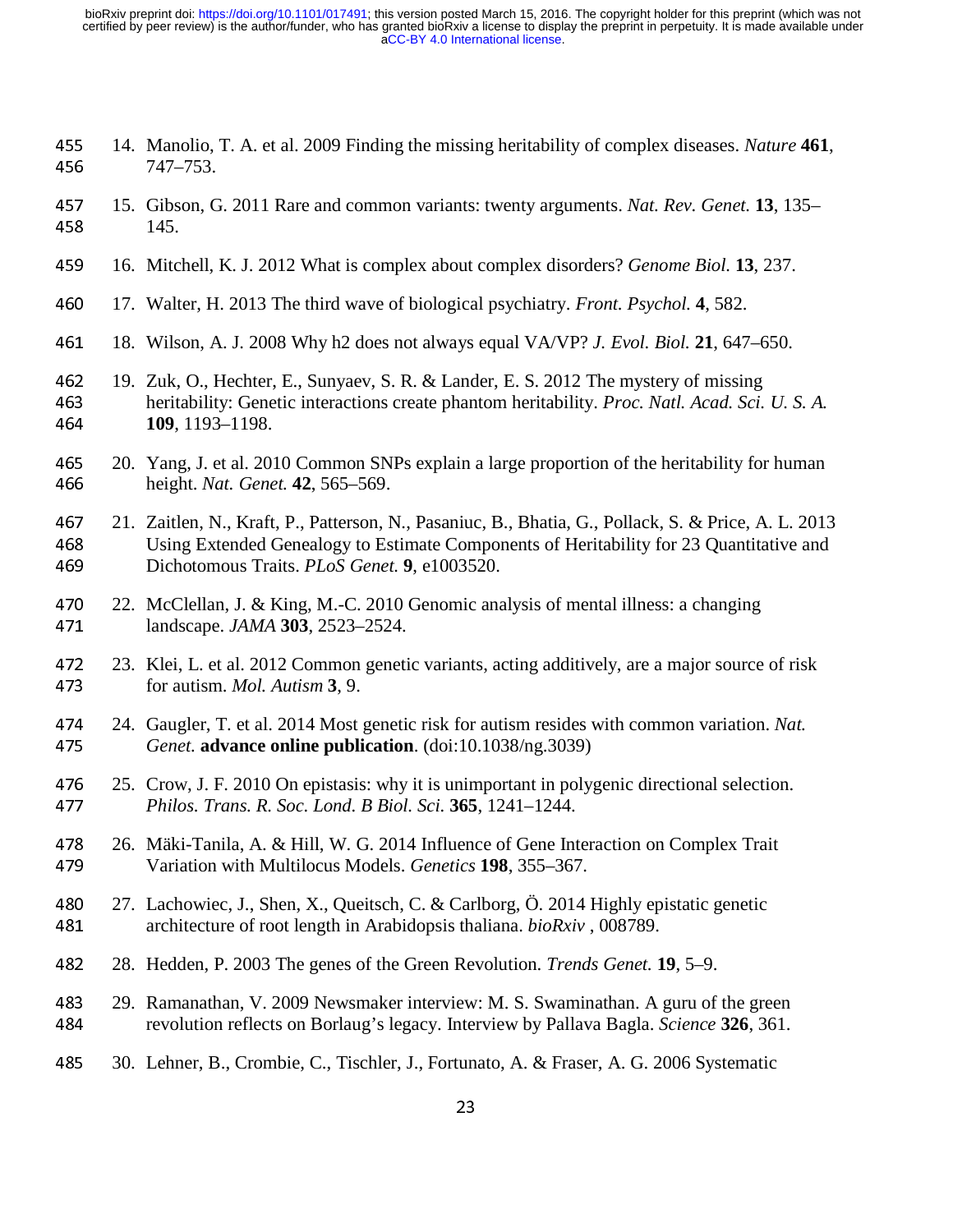- 486 mapping of genetic interactions in Caenorhabditis elegans identifies common modifiers of<br>487 diverse signaling pathways. Nat. Genet. **38**, 896–903. diverse signaling pathways. *Nat. Genet.* **38**, 896–903.
- 488 31. Queitsch, C., Carlson, K. D. & Girirajan, S. 2012 Lessons from model organisms:<br>489 bhenotypic robustness and missing heritability in complex disease. *PLoS Genet*. 8. 489 phenotypic robustness and missing heritability in complex disease. *PLoS Genet*. **8**, e1003041. e1003041.
- 491 32. Mackay, T. F. C. 2014 Epistasis and quantitative traits: using model organisms to study<br>492 gene-gene interactions. Nat. Rev. Genet. 15, 22–33. <sup>492</sup>gene-gene interactions. *Nat. Rev. Genet.* **<sup>15</sup>**, 22–33.
- 493 33. Hemani, G. et al. 2014 Detection and replication of epistasis influencing transcription in<br>494 humans. *Nature* **advance online publication**. (doi:10.1038/nature13005) <sup>494</sup>humans. *Nature* **advance online publication**. (doi:10.1038/nature13005)
- 495 34. Hemani, G., Theocharidis, A., Wei, W. & Haley, C. 2011 EpiGPU: exhaustive pairwise<br>496 epistasis scans parallelized on consumer level graphics cards. *Bioinformatics* 27, 1462– 496 epistasis scans parallelized on consumer level graphics cards. *Bioinformatics* 27, 1462–497 1465. 1465.
- 498 35. Lippert, C., Listgarten, J., Davidson, R. I., Baxter, S., Poong, H., Kadie, C. M. & 499 Heckerman, D. 2013 An Exhaustive Epistatic SNP Association Analysis on Expa 499 Heckerman, D. 2013 An Exhaustive Epistatic SNP Association Analysis on Expanded<br>500 Wellcome Trust Data. Sci. Rep. 3. (doi:10.1038/srep01099) <sup>500</sup>Wellcome Trust Data. *Sci. Rep.* **<sup>3</sup>**. (doi:10.1038/srep01099)
- 501 36. Hemani, G., Knott, S. & Haley, C. 2013 An Evolutionary Perspective on Epistasis and the<br>502 Missing Heritability. *PLoS Genet*. 9, e1003295. <sup>502</sup>Missing Heritability. *PLoS Genet.* **<sup>9</sup>**, e1003295.
- <sup>503</sup>37. Wood, A. R. et al. 2014 Another explanation for apparent epistasis. *Nature* **<sup>514</sup>**, E3–E5.
- 504 38. Li, J., Horstman, B. & Chen, Y. 2011 Detecting epistatic effects in association studies at a<br>505 eenomic level based on an ensemble approach. *Bioinformatics* 27, i222–i229. <sup>505</sup>genomic level based on an ensemble approach. *Bioinformatics* **<sup>27</sup>**, i222–i229.
- <sup>506</sup>39. Hemani, G. et al. 2014 Hemani et al. reply. *Nature* **<sup>514</sup>**, E5–6.
- <sup>507</sup>40. Gibson, G. 2009 Decanalization and the origin of complex disease. *Nat. Rev. Genet.* **<sup>10</sup>**, 134–140.
- 509 41. Rutherford, S. L. & Lindquist, S. 1998 Hsp90 as a capacitor for morphological evolution.<br>510 *Nature* **396**, 336–342. <sup>510</sup>*Nature* **<sup>396</sup>**, 336–342.
- 511 42. Jarosz, D. F. & Lindquist, S. 2010 Hsp90 and Environmental Stress Transform the Adaptive<br>512 Value of Natural Genetic Variation. Science 330, 1820–1824. <sup>512</sup>Value of Natural Genetic Variation. *Science* **<sup>330</sup>**, 1820–1824.
- 513 43. Queitsch, C., Sangster, T. A. & Lindquist, S. 2002 Hsp90 as a capacitor of phenotypic variation. *Nature* 417, 618–624. <sup>514</sup>variation. *Nature* **<sup>417</sup>**, 618–624.
- 515 44. Casanueva, M. O., Burga, A. & Lehner, B. 2012 Fitness Trade-Offs and Environmentally<br>516 Induced Mutation Buffering in Isogenic C. elegans. Science 335, 82–85. <sup>516</sup>Induced Mutation Buffering in Isogenic C. elegans. *Science* **<sup>335</sup>**, 82–85.
- <sup>517</sup>45. Rohner, N., Jarosz, D. F., Kowalko, J. E., Yoshizawa, M., Jeffery, W. R., Borowsky, R. L.,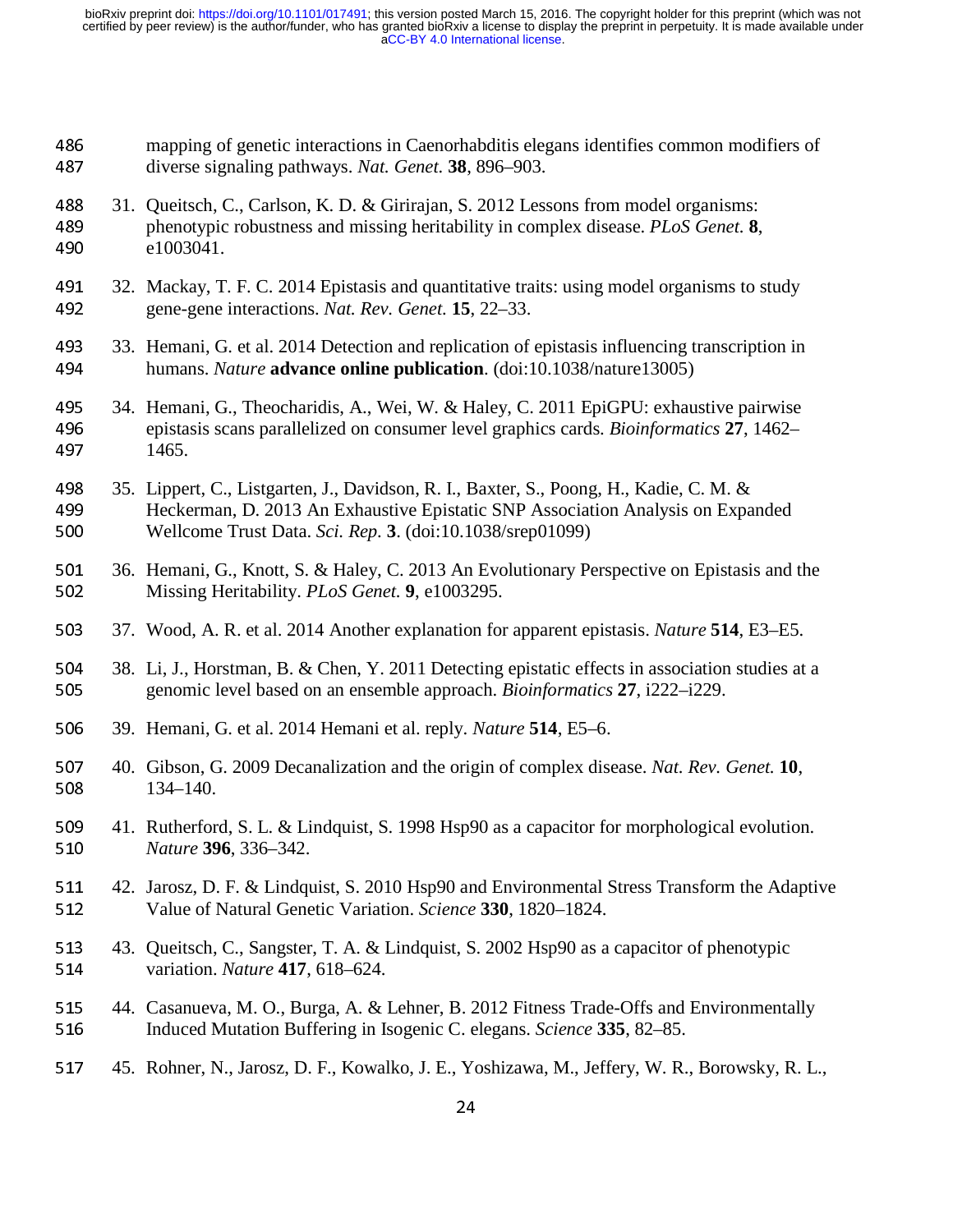- 518 Lindquist, S. & Tabin, C. J. 2013 Cryptic Variation in Morphological Evolution: HSP90 as a<br>519 Capacitor for Loss of Eyes in Cavefish. Science 342, 1372–1375. <sup>519</sup>Capacitor for Loss of Eyes in Cavefish. *Science* **<sup>342</sup>**, 1372–1375.
- 520 46. Levy, S. F. & Siegal, M. L. 2008 Network Hubs Buffer Environmental Variation in<br>521 Saccharomyces cerevisiae. *PLoS Biol*. 6, e264. Saccharomyces cerevisiae. *PLoS Biol.* **6**, e264.
- 522 47. Rutherford, S. L. 2003 Between genotype and phenotype: protein chaperones and evolvability. Nat. Rev. Genet. 4. 263–274. <sup>523</sup>evolvability. *Nat. Rev. Genet.* **<sup>4</sup>**, 263–274.
- 524 48. Fu, J. et al. 2009 System-wide molecular evidence for phenotypic buffering in Arabidopsis.<br>525 *Nat. Genet.* 41, 166–167. <sup>525</sup>*Nat. Genet.* **<sup>41</sup>**, 166–167.
- 526 49. Le Cunff, Y. & Pakdaman, K. 2012 Phenotype-genotype relation in Wagner's canalization model. J. Theor. Biol. 314, 69–83. <sup>527</sup>model. *J. Theor. Biol.* **<sup>314</sup>**, 69–83.
- 528 50. Hermisson, J. & Wagner, G. P. 2004 The population genetic theory of hidden variation and genetic robustness. *Genetics* **168**, 2271–2284. <sup>529</sup>genetic robustness. *Genetics* **<sup>168</sup>**, 2271–2284.
- 530 51. Huerta-Sanchez, E. & Durrett, R. 2007 Wagner's canalization model. *Theor. Popul. Biol.*<br>531 71, 121–130. <sup>531</sup>**71**, 121–130.
- <sup>532</sup>52. Wagner, A. 2008 Robustness and evolvability: a paradox resolved. *Proc. Biol. Sci.* **<sup>275</sup>**, 91– 100.
- 534 53. Ferrada, E. & Wagner, A. 2008 Protein robustness promotes evolutionary innovations on large evolutionary time-scales. *Proc. Biol. Sci.* 275, 1595–1602. large evolutionary time-scales. *Proc. Biol. Sci.* 275, 1595–1602.
- 536 54. Draghi, J. A., Parsons, T. L., Wagner, G. P. & Plotkin, J. B. 2010 Mutational robustness can facilitate adaptation. *Nature* **463**, 353–355. <sup>537</sup>facilitate adaptation. *Nature* **<sup>463</sup>**, 353–355.
- 538 55. Wagner, A. 2012 The role of robustness in phenotypic adaptation and innovation. *Proc.* **Biol.** *Sci.* **279**, 1249–1258. <sup>539</sup>*Biol. Sci.* **<sup>279</sup>**, 1249–1258.
- 540 56. Visscher, P. M., Hill, W. G. & Wray, N. R. 2008 Heritability in the genomics era–concepts<br>541 and misconceptions. *Nat. Rev. Genet.* 9, 255–266. and misconceptions. *Nat. Rev. Genet.* 9, 255–266.
- <sup>542</sup>57. Dempster, E. R. & Lerner, I. M. 1950 Heritability of Threshold Characters. *Genetics* **<sup>35</sup>**, 212–236.
- 544 58. Hill, W. G., Goddard, M. E. & Visscher, P. M. 2008 Data and theory point to mainly<br>545 ddditive genetic variance for complex traits. *PLoS Genet*. 4, e1000008. <sup>545</sup>additive genetic variance for complex traits. *PLoS Genet.* **<sup>4</sup>**, e1000008.
- 546 59. Rosenfeld, J. A., Coe, B. P., Eichler, E. E., Cuckle, H. & Shaffer, L. G. 2013 Estimates of penetrance for recurrent pathogenic copy-number variations. *Genet. Med.* 15, 478–481. <sup>547</sup>penetrance for recurrent pathogenic copy-number variations. *Genet. Med.* **<sup>15</sup>**, 478–481.
- 548 60. 2013 Identification of risk loci with shared effects on five major psychiatric disorders: a genome-wide analysis. *Lancet* 381, 1371–1379. <sup>549</sup>genome-wide analysis. *Lancet* **<sup>381</sup>**, 1371–1379.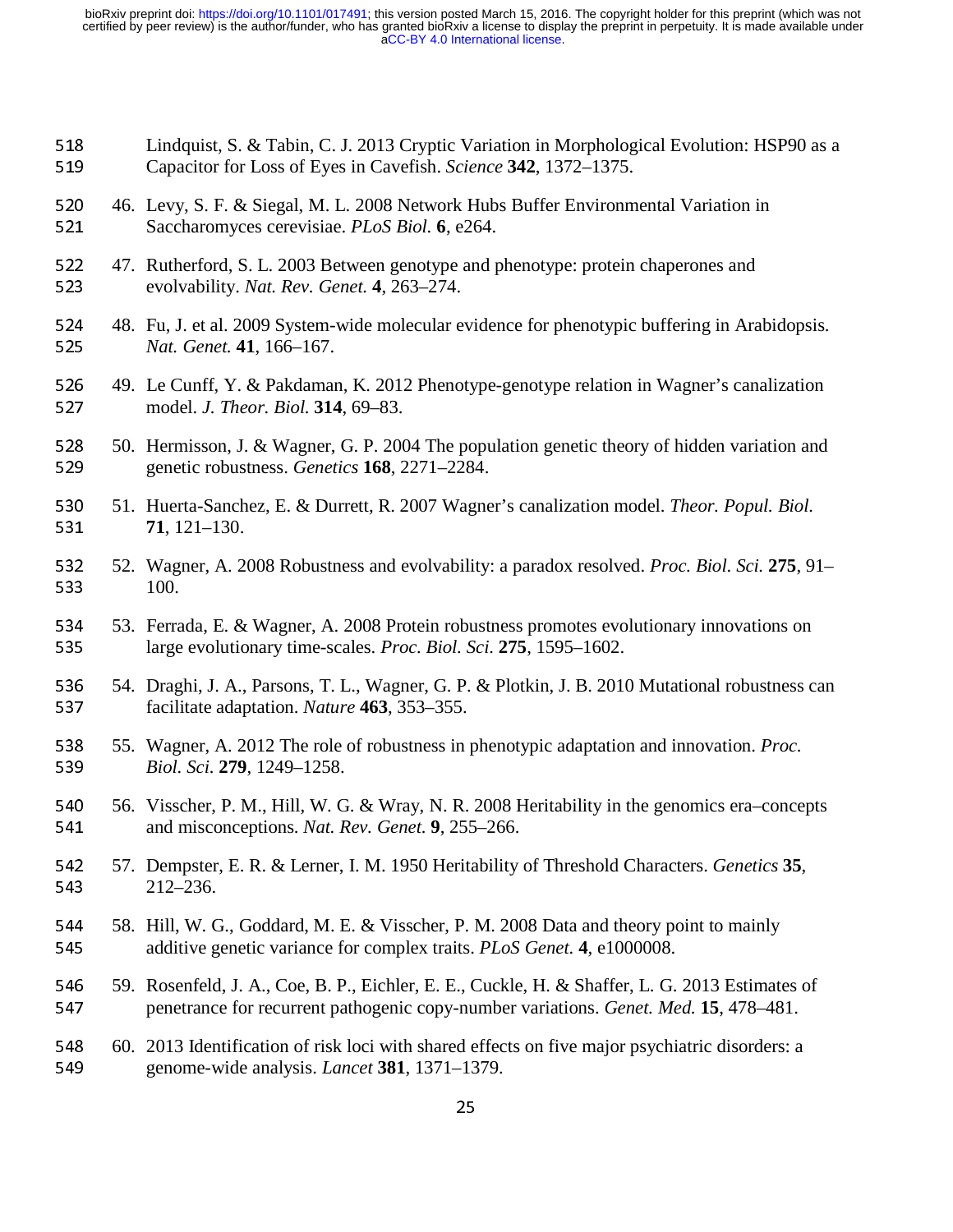- 550 61. O'Roak, B. J. et al. 2012 Sporadic autism exomes reveal a highly interconnected protein<br>551 etwork of de novo mutations *Nature* **485** 246–250 551 network of de novo mutations. *Nature* **485**, 246–250.
- 552 62. O'Roak, B. J. et al. 2012 Multiplex targeted sequencing identifies recurrently mutated genes<br>553 in autism spectrum disorders. Science 338, 1619–1622. <sup>553</sup>in autism spectrum disorders. *Science* **<sup>338</sup>**, 1619–1622.
- 554 63. Krumm, N., O'Roak, B. J., Shendure, J. & Eichler, E. E. 2014 A de novo convergence of autism genetics and molecular neuroscience. *Trends Neurosci*. **37**, 95–105. <sup>555</sup>autism genetics and molecular neuroscience. *Trends Neurosci.* **<sup>37</sup>**, 95–105.
- 556 64. Koga, M. et al. 2009 Involvement of SMARCA2/BRM in the SWI/SNF chromatin-<br>557 modeling complex in schizophrenia. *Hum. Mol. Genet.* **18**, 2483–2494. <sup>557</sup>remodeling complex in schizophrenia. *Hum. Mol. Genet.* **<sup>18</sup>**, 2483–2494.
- 558 65. McCarthy, S. E. et al. 2014 De novo mutations in schizophrenia implicate chromatin<br>559 remodeling and support a genetic overlap with autism and intellectual disability. Mol. 559 remodeling and support a genetic overlap with autism and intellectual disability. *Mol. Psychiatry* **19**, 652–658. <sup>560</sup>*Psychiatry* **<sup>19</sup>**, 652–658.
- 561 66. Song, Y. S., Wang, F. & Slatkin, M. 2010 General Epistatic Models of the Risk of Complex<br>562 Diseases. *Genetics* **186**, 1467–1473. <sup>562</sup>Diseases. *Genetics* **<sup>186</sup>**, 1467–1473.
- 563 67. Campbell, H. et al. 2007 Effects of genome-wide heterozygosity on a range of biomedically relevant human quantitative traits. *Hum. Mol. Genet*. **16**, 233–241. <sup>564</sup>relevant human quantitative traits. *Hum. Mol. Genet.* **<sup>16</sup>**, 233–241.
- 565 68. Govindaraju, D. R., Larson, M. G., Yin, X., Benjamin, E. J., Rao, M. B. & Vasan, R. S. 566 2009 Association between SNP heterozygosity and quantitative traits in the Framingham 566 2009 Association between SNP heterozygosity and quantitative traits in the Framingham<br>567 Heart Study. Ann. Hum. Genet. 73, 465–473. <sup>567</sup>Heart Study. *Ann. Hum. Genet.* **<sup>73</sup>**, 465–473.
- 568 69. Lie, H. C., Simmons, L. W. & Rhodes, G. 2009 Does Genetic Diversity Predict Health in<br>569 Humans? *PLoS One* 4. e6391. <sup>569</sup>Humans? *PLoS One* **<sup>4</sup>**, e6391.
- 570 70. Gage, M. J. G., Surridge, A. K., Tomkins, J. L., Green, E., Wiskin, L., Bell, D. J. & Hewitt, G. M. 2006 Reduced Heterozygosity Depresses Sperm Quality in Wild Rabbits, Oryctolagus 571 G. M. 2006 Reduced Heterozygosity Depresses Sperm Quality in Wild Rabbits, Oryctolagus<br>572 cuniculus. Curr. Biol. 16, 612–617. <sup>572</sup>cuniculus. *Curr. Biol.* **<sup>16</sup>**, 612–617.
- 573 71. Robertson, F. W. & Reeve, E. C. R. 1952 Heterozygosity, environmental variation and heterosis. Nature 170, 286. <sup>574</sup>heterosis. *Nature* **<sup>170</sup>**, 286.
- 575 72. Festing, M. F. W. 1976 Phenotypic variability of inbred and outbred mice. *Nature* 263, 230–576 232. 232.
- <sup>577</sup>73. Becker, H. C. & Léon, J. 1988 Stability Analysis in Plant Breeding. *Plant Breed.* **<sup>101</sup>**, 1–23.
- 578 74. Phelan, J. P. & Austad, S. N. 1994 Selecting Animal Models of Human Aging: Inbred<br>579 Strains Often Exhibit Less Biological Uniformity Than F1 Hybrids. *J. Gerontol*. **49**, B. 579 Strains Often Exhibit Less Biological Uniformity Than F1 Hybrids. *J. Gerontol*. **49**, B1–<br>580 B11. B11.
- 581 75. Klempt, M., Rathkolb, B., Fuchs, E., de Angelis, M. H., Wolf, E. & Aigner, B. 2006<br>582 Genotype-specific environmental impact on the variance of blood values in inbred an Genotype-specific environmental impact on the variance of blood values in inbred and F1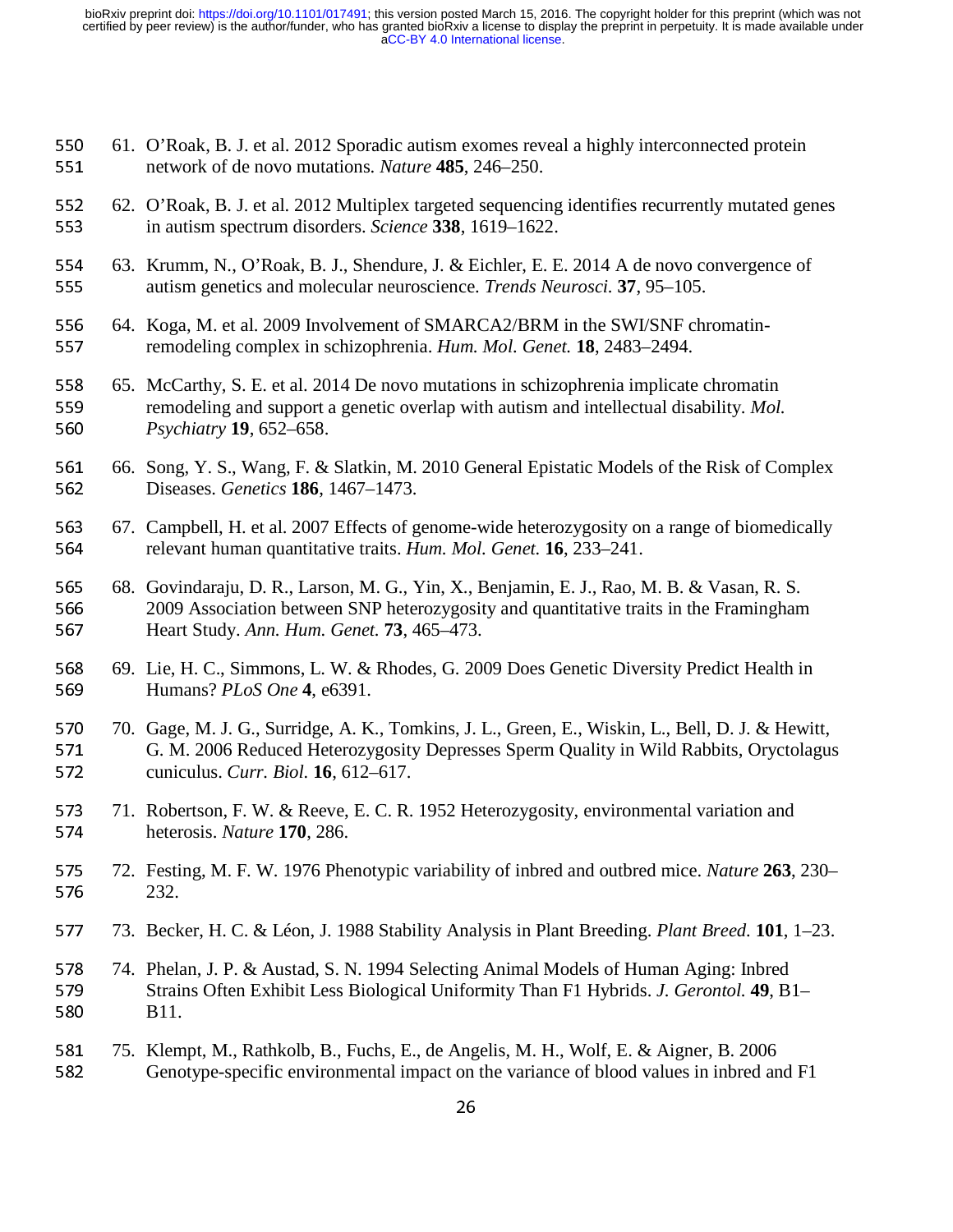- <sup>583</sup>hybrid mice. *Mamm. Genome* **<sup>17</sup>**, 93–102.
- <sup>584</sup>76. Crow, J. F. 1998 90 years ago: the beginning of hybrid maize. *Genetics* **<sup>148</sup>**, 923–928.
- 585 77. Press, M. O., Carlson, K. D. & Queitsch, C. 2014 The overdue promise of short tandem repeat variation for heritability. *Trends Genet*. **30**, 504–512. <sup>586</sup>repeat variation for heritability. *Trends Genet.* **<sup>30</sup>**, 504–512.
- 587 78. Heng, H. H. Q. 2010 Missing heritability and stochastic genome alterations. *Nat. Rev. Genet.* **11**, 813. <sup>588</sup>*Genet.* **<sup>11</sup>**, 813.
- 589 79. Steininger, R. J., 3rd, Rajaram, S., Girard, L., Minna, J. D., Wu, L. F. & Altschuler, S. J.<br>590 2014 On comparing heterogeneity across biomarkers. Cytometry A 590 2014 On comparing heterogeneity across biomarkers. *Cytometry A* (doi:10.1002/cyto.a.22599) <sup>591</sup>(doi:10.1002/cyto.a.22599)
- 592 80. Altschuler, S. J. & Wu, L. F. 2010 Cellular heterogeneity: do differences make a difference?<br>593 Cell 141, 559–563. <sup>593</sup>*Cell* **<sup>141</sup>**, 559–563.
- 594 81. Pritchard, J. K., Stephens, M. & Donnelly, P. 2000 Inference of population structure using<br>595 multilocus genotype data. Genetics 155, 945–959. multilocus genotype data. *Genetics* 155, 945–959.
- 596 82. Satoh, J.-I. et al. 2006 T cell gene expression profiling identifies distinct subgroups of Japanese multiple sclerosis patients. *J. Neuroimmunol*. **174**, 108–118. <sup>597</sup>Japanese multiple sclerosis patients. *J. Neuroimmunol.* **<sup>174</sup>**, 108–118.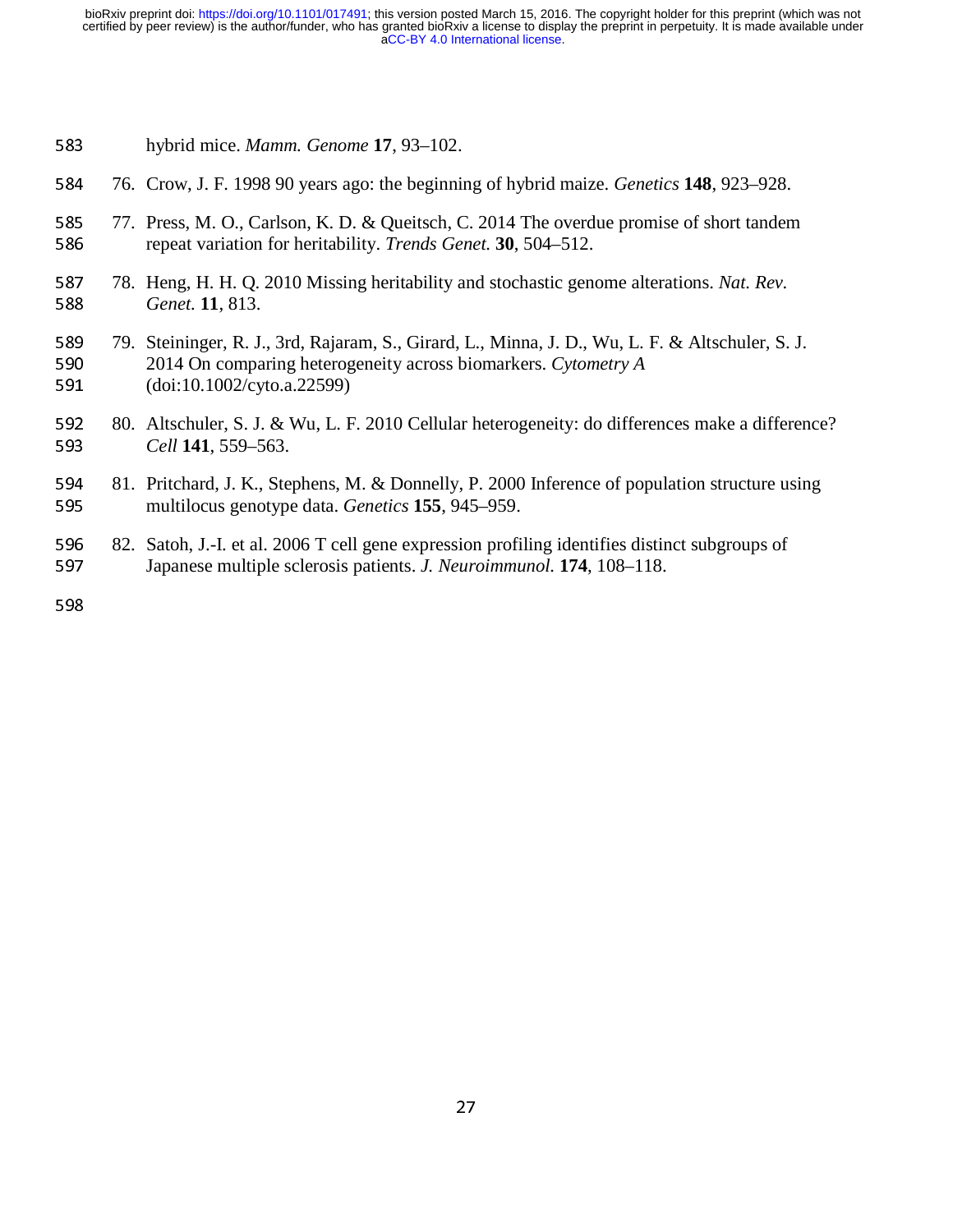**Figure 1.**

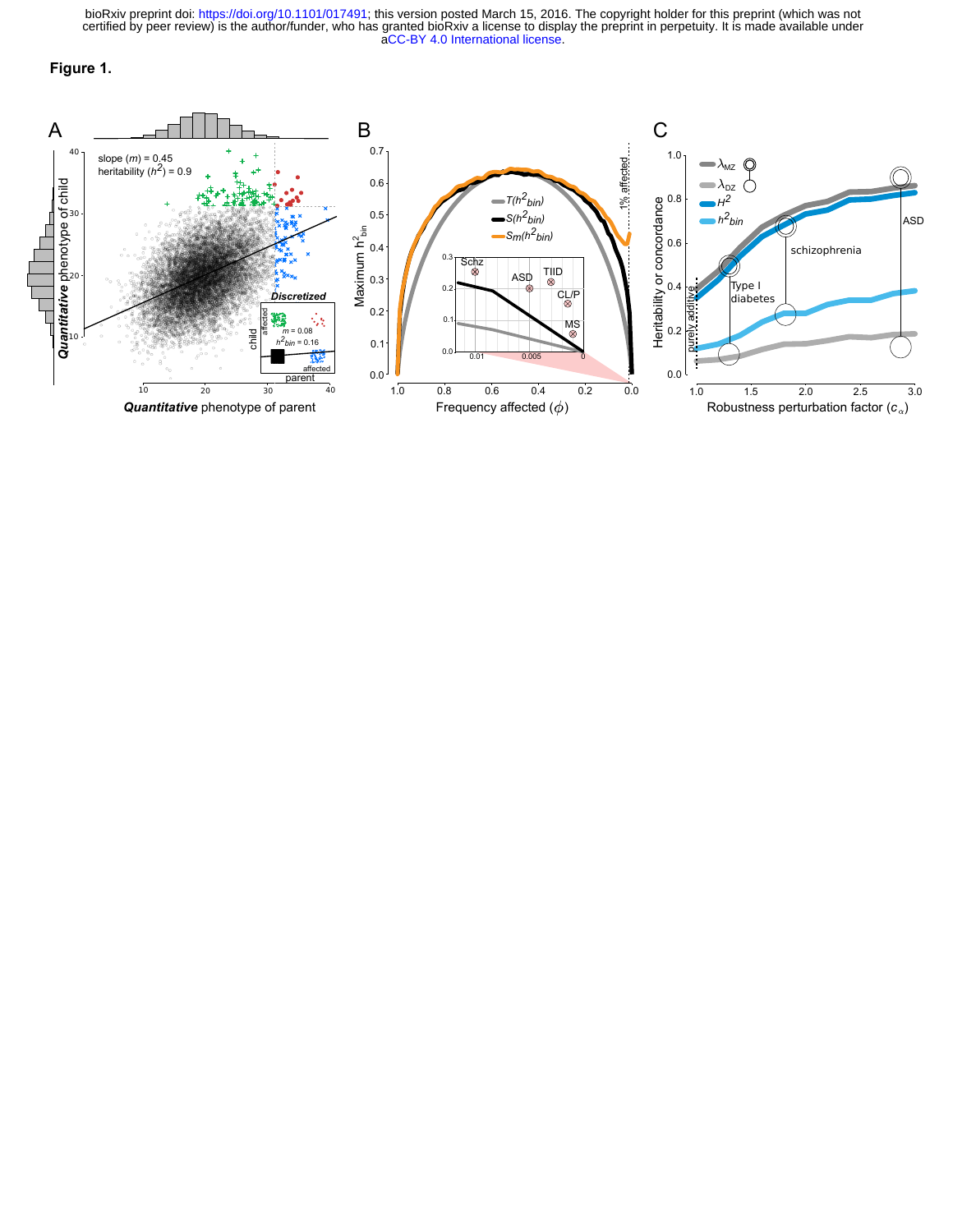## **Figure 2.**

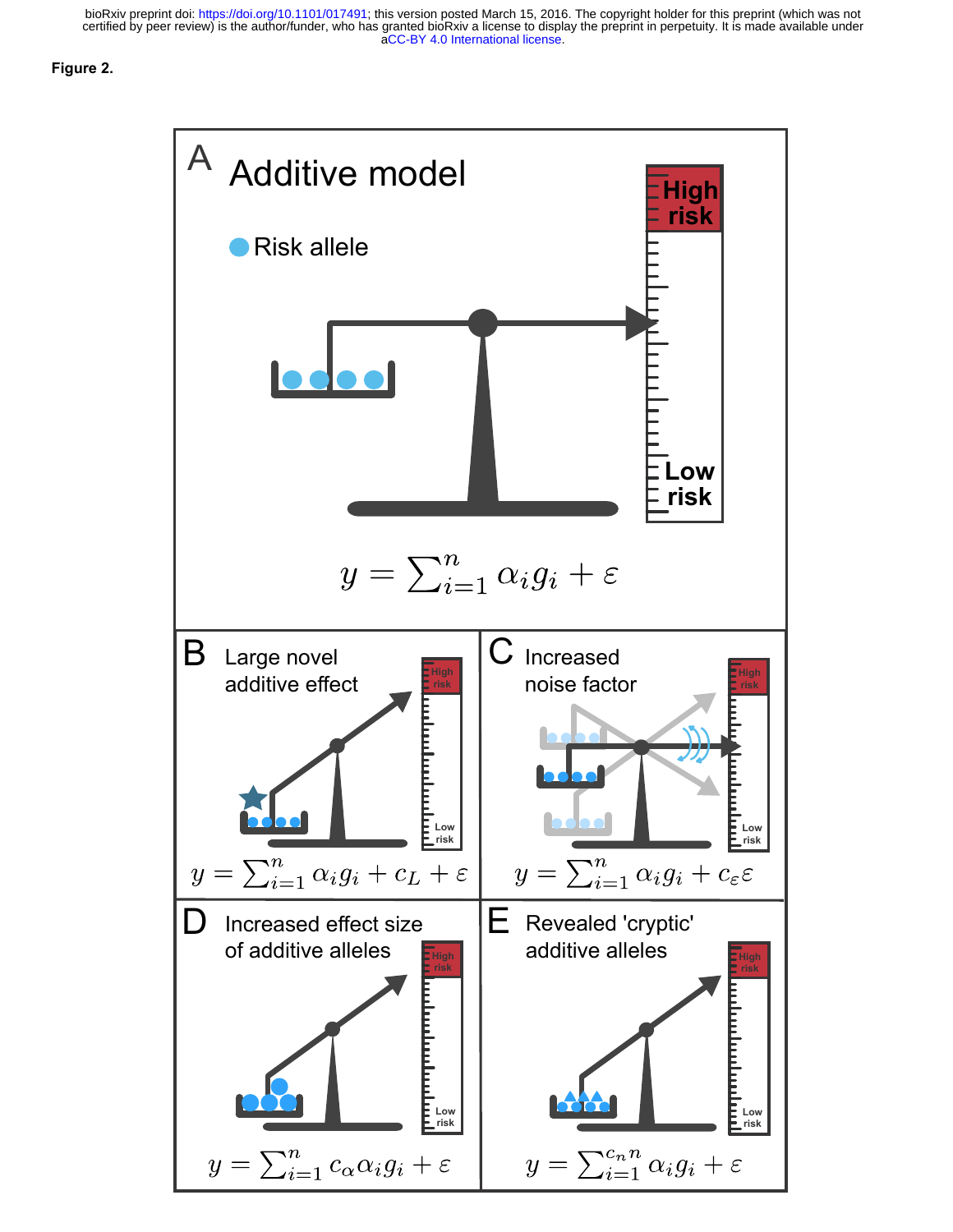certified by peer review) is the author/funder, who has granted bioRxiv a license to display the preprint in perpetuity. It is made available under<br>[aCC-BY 4.0 International license.](http://creativecommons.org/licenses/by/4.0/) bioRxiv preprint doi: [https://doi.org/10.1101/017491;](https://doi.org/10.1101/017491) this version posted March 15, 2016. The copyright holder for this preprint (which was not

# **Figure 3.**